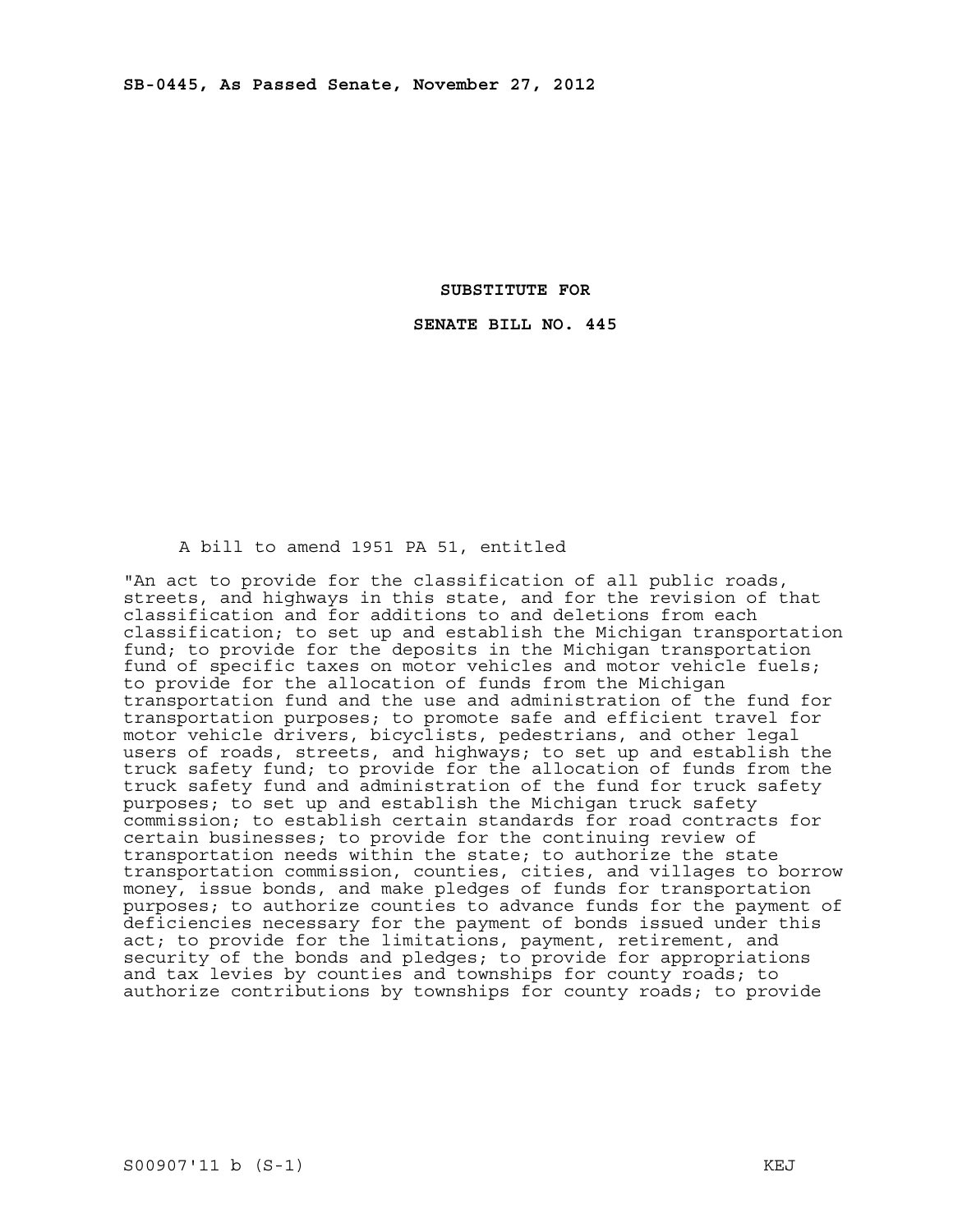for the establishment and administration of the state trunk line fund, local bridge fund, comprehensive transportation fund, and certain other funds; to provide for the deposits in the state trunk line fund, critical bridge fund, comprehensive transportation fund, and certain other funds of money raised by specific taxes and fees; to provide for definitions of public transportation functions and criteria; to define the purposes for which Michigan transportation funds may be allocated; to provide for Michigan transportation fund grants; to provide for review and approval of transportation programs; to provide for submission of annual legislative requests and reports; to provide for the establishment and functions of certain advisory entities; to provide for conditions for grants; to provide for the issuance of bonds and notes for transportation purposes; to provide for the powers and duties of certain state and local agencies and officials; to provide for the making of loans for transportation purposes by the state transportation department and for the receipt and repayment by local units and agencies of those loans from certain specified sources; and to repeal acts and parts of acts,"

by amending sections 10b, 10c, 10d, 10e, 10h, 10*l*, and 10n (MCL 247.660b, 247.660c, 247.660d, 247.660e, 247.660h, 247.660*l*, and 247.660n), section 10b as amended by 1982 PA 438, section 10c as amended by 2010 PA 257, section 10e as amended by 2008 PA 487, section 10h as amended by 2002 PA 498, section 10*l* as amended by 1987 PA 234, and section 10n as amended by 2002 PA 329.

## **THE PEOPLE OF THE STATE OF MICHIGAN ENACT:**

Sec. 10b. (1) A fund to be known as the comprehensive transportation fund is established and shall be set up and maintained in the state treasury as a separate fund. In addition to the money distributed to the comprehensive transportation fund pursuant to this act, the money authorized to be credited to the comprehensive transportation fund pursuant to section 25 of the general sales tax act , Act No. 167 of the Public Acts of 1933, as amended, being section 205.75 of the Michigan Compiled Laws, **1933 9 PA 167, MCL 205.75,** shall be deposited in the comprehensive transportation fund and is appropriated to the state transportation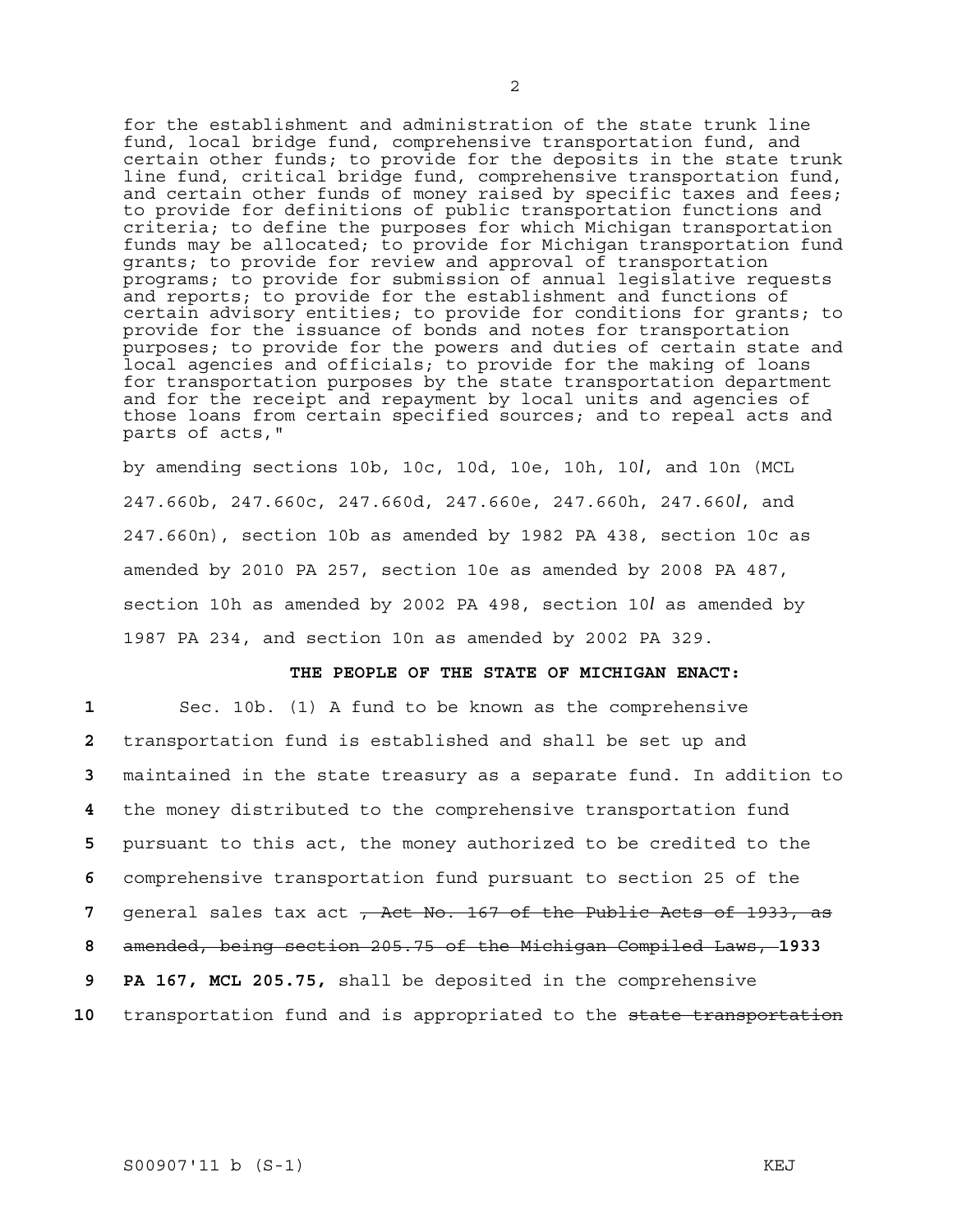department for the purposes described in section 10e.

(2) The comprehensive transportation fund shall be administered by the state transportation department in accordance with this act.

(3) The general functions of the state transportation department in the administration of funds for comprehensive transportation services shall include the following:

(a) Establishing public transportation procedures and administrative practices for which there is a clear requirement for uniformity statewide.

(b) Planning and providing for the current and long-range development of a system of public transportation in areas for which an eligible authority or eligible governmental agency does not exist.

(c) Investigating public transportation conditions and making recommendations for improvement to the state transportation commission for forwarding to the legislature.

(d) Encouraging, coordinating, and administering grants for research and demonstration projects to develop the application of new ideas and concepts in public transportation facilities and services as applied to state as opposed to nationwide problems.

(e) Performing each function necessary to comply fully with present or future federal transportation acts.

(f) Administering **EXCEPT AS PROVIDED IN SECTION 8 OF THE 25 REGIONAL TRANSIT AUTHORITY ACT, ADMINISTERING** and distributing money from the comprehensive transportation fund and the proceeds of notes and bonds sold for public transportation purposes. If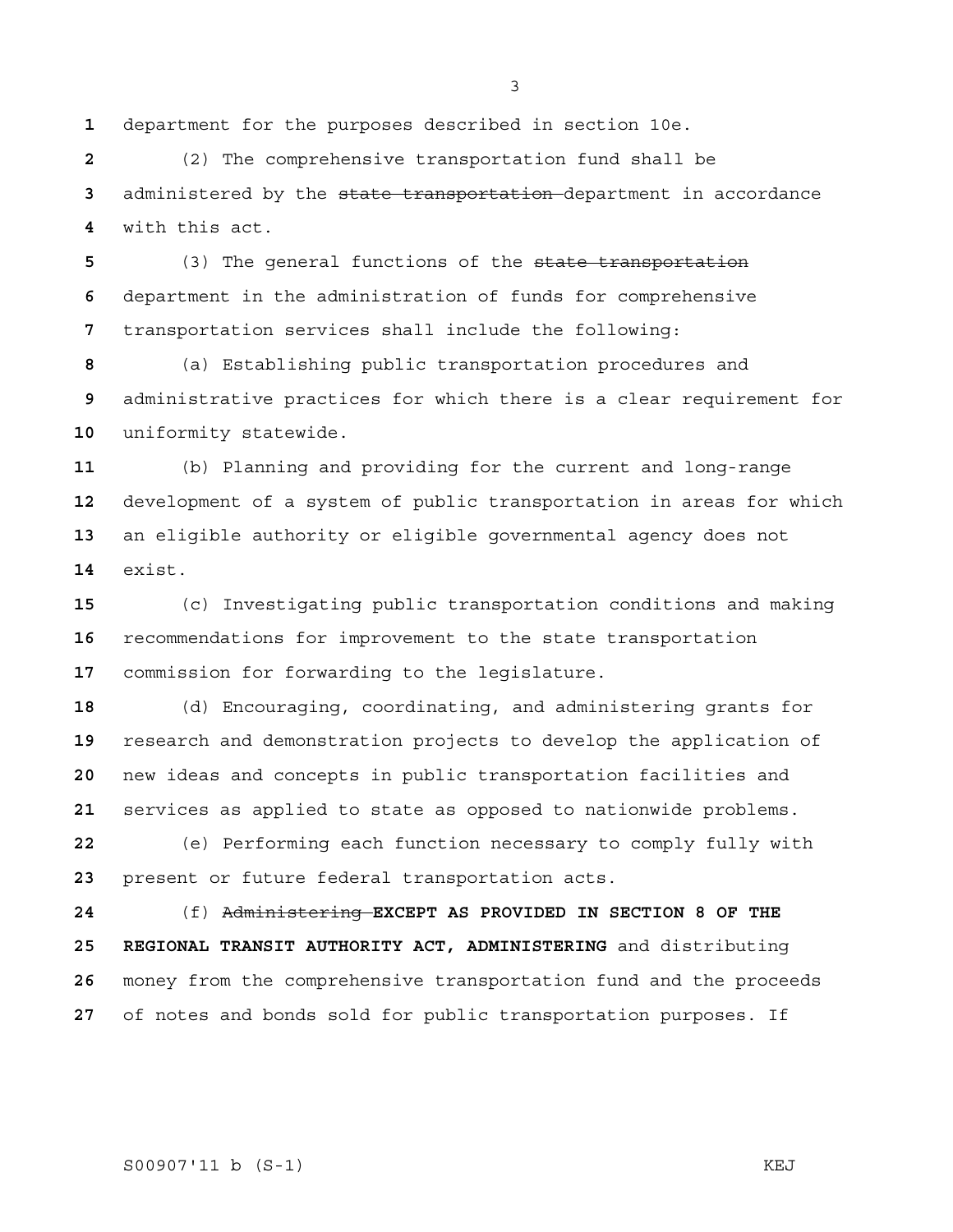money is raised by an eligible authority or an eligible governmental agency for a public transportation capital outlay project funded pursuant to sections 3, 5, and 6 of the urban mass transportation act of 1964, 49 U.S.C. **USC** 1602, 1604, and 1605, or federal law codified in 23 U.S.C. **USC** 101 to 407, the **THIS** state shall pay not less than 66-2/3% of the local match. The **THIS** state shall not expend money as a local match or otherwise, and an eligible authority or eligible governmental agency shall not expend money distributed pursuant to this act, as a local match or otherwise, for the preliminary or final construction engineering plans or the construction of a subway system within the area of the southeastern Michigan transportation authority until that expenditure is approved by concurrent resolution of the legislature. The concurrent resolution shall be approved on a record roll call vote of each house. The **THIS** state shall not expend money for the construction, operation, or maintenance of a commuter boat service system within a county which is a member of the southeastern Michigan transportation authority until approved by concurrent resolution of the legislature. The concurrent resolution shall be approved on a record roll call vote of each house.

(g) Applying for, receiving, and accepting any grant, gift, contribution, loan, or other assistance in the form of money, property, labor, and any other form from a public or private source, including assistance from an agency or instrumentality of the United States and doing each thing as is necessary to apply for, receive, and administer that assistance in accordance with the

S00907'11 b (S-1) KEJ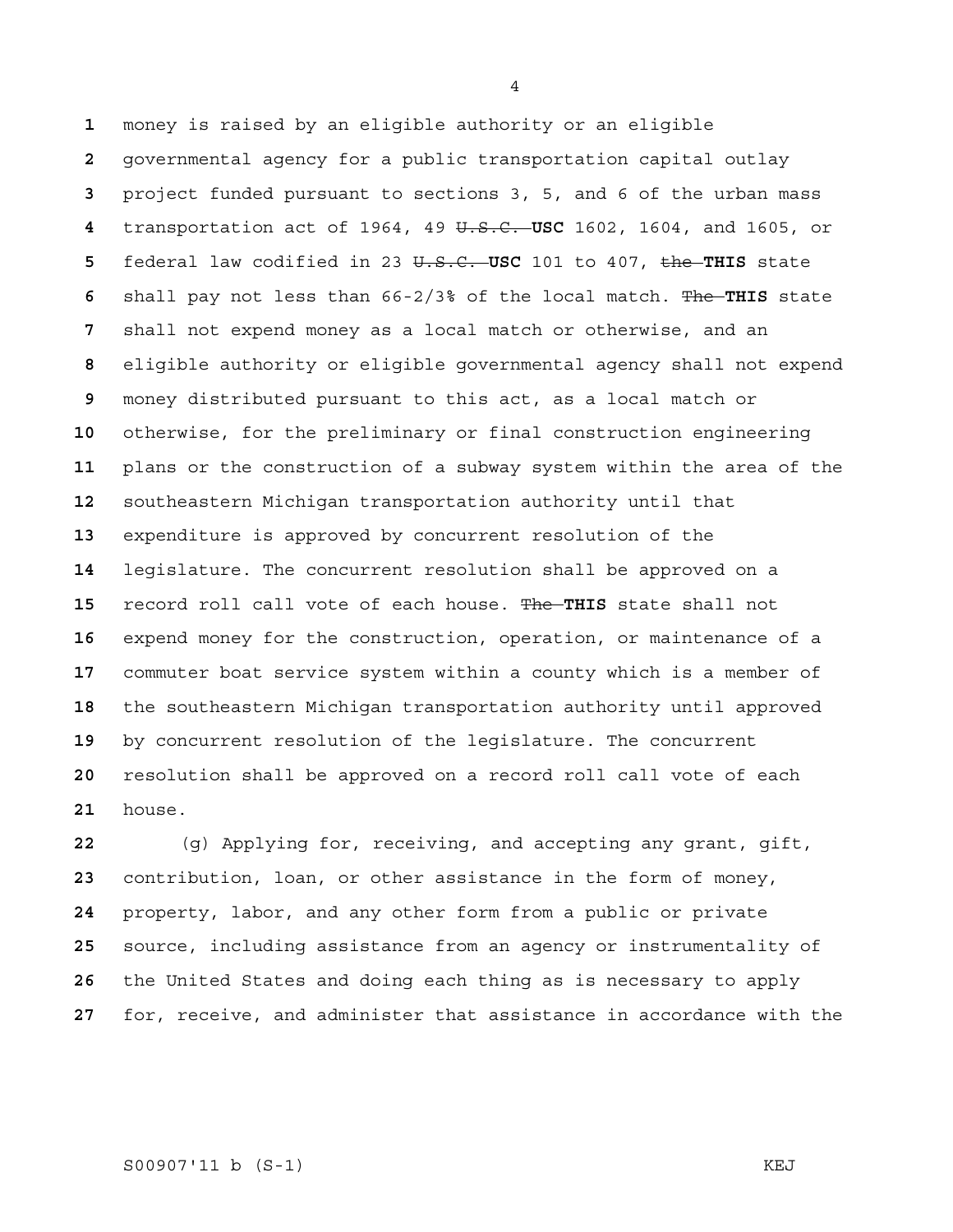laws of this state.

(h) Promulgating rules for the implementation and administration of the comprehensive transportation fund, pursuant to the administrative procedures act of 1969 , Act No. 306 of the Public Acts of 1969, as amended, being sections 24.201 to 24.315 of the Michigan Compiled Laws.**1969 PA 306, MCL 24.201 TO 24.328.**

(i) Issuing bonds or notes for public transportation purposes in accordance with this act.

(j) Making direct expenditures, loans, grants, or guaranteeing lease costs to public and private corporations for public transportation purposes using the comprehensive transportation fund or using as appropriate, the proceeds of notes and bonds authorized by section 18b.

Sec. 10c. As used in this act:

(a) "Urban or rural area" means a contiguous developed area, including the immediate surrounding area, where transportation services should reasonably be provided presently or in the future; the area within the jurisdiction of an eligible authority; or for the purpose of receiving funds for public transportation, a contiguous developed area having a population of less than 50,000 that has an urban public transportation program approved by the state transportation department and for which the state transportation commission determines that public transportation services should reasonably be provided presently or in the future. (b) "Eligible authority" means an authority organized under the metropolitan transportation authorities act of 1967, 1967 PA 204, MCL 124.401 to 124.426.

# S00907'11 b (S-1) KEJ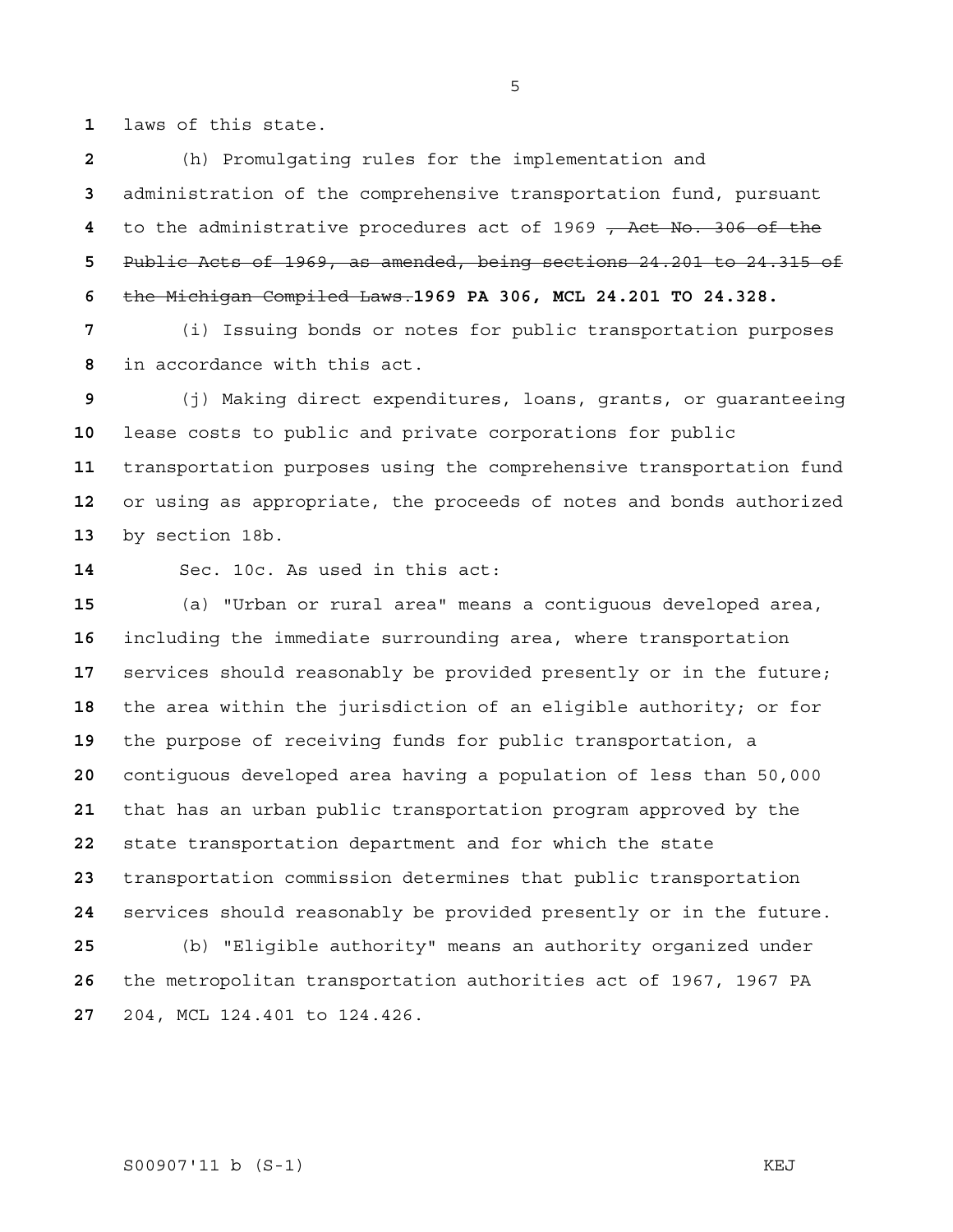(c) "Eligible governmental agency" means a county, city, or village or an authority created under 1963 PA 55, MCL 124.351 to 124.359; the urban cooperation act of 1967, 1967 (Ex Sess) PA 7, MCL 124.501 to 124.512; 1967 (Ex Sess) PA 8, MCL 124.531 to 124.536; 1951 PA 35, MCL 124.1 to 124.13; the public transportation authority act, 1986 PA 196, MCL 124.451 to 124.479; or the revenue bond act of 1933, 1933 PA 94, MCL 141.101 to 141.140.

(d) "Transit vehicle" means a bus, rapid transit vehicle, railroad car, street railway car, water vehicle, taxicab, or other type of public transportation vehicle or individual unit, whether operated singly or in a group which **THAT** provides public transportation.

(e) "Transit vehicle mile" means a transit vehicle operated for 1 mile in public transportation service including demand actuated and line-haul vehicle miles.

(f) "Demand actuated vehicle" means a bus or smaller transit vehicle operated for providing group rides to members of the general public paying fares individually, and on demand rather than in regularly scheduled route service.

(g) "Demand actuated vehicle mile" means a demand actuated vehicle operated for 1 mile in service to the general public.

(h) "Public transportation", "comprehensive transportation", "public transportation service", "comprehensive transportation service", "public transportation purpose", or "comprehensive transportation purpose" means the movement of people and goods by publicly or privately owned water vehicle, bus, railroad car, street railway, aircraft, rapid transit vehicle, taxicab, or other

S00907'11 b (S-1) KEJ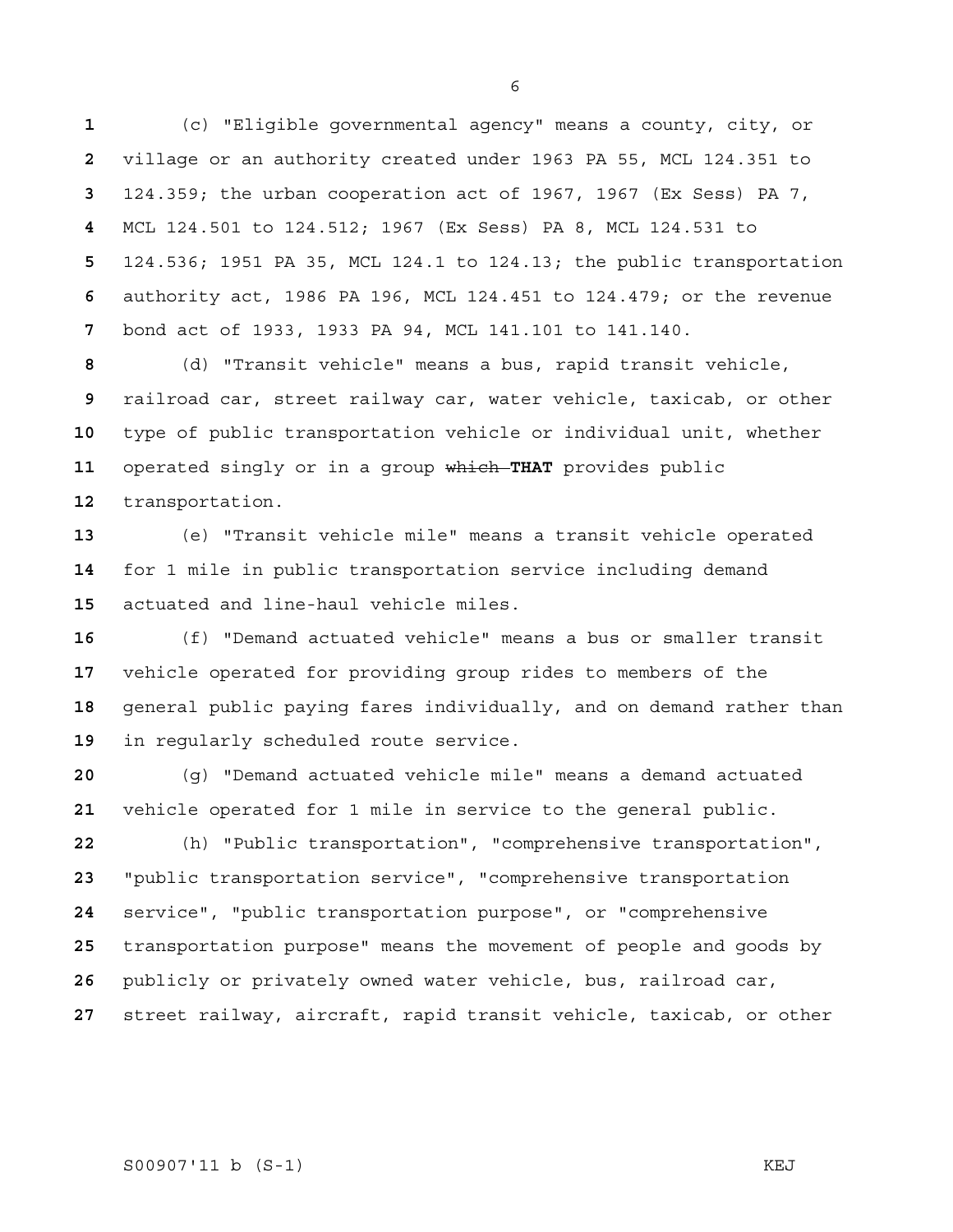conveyance which **THAT** provides general or special service to the public, but not including charter or sightseeing service or transportation which is exclusively for school purposes. Public transportation, public transportation services, or public transportation purposes; and comprehensive transportation, comprehensive transportation services, or comprehensive transportation purposes as defined in this subdivision are declared by law to be transportation purposes within the meaning of section 9 of article IX of the state constitution of 1963.

(i) "State transportation commission" **OR "COMMISSION"** means the state transportation commission established in section 28 of article V of the state constitution of 1963.

(j) "Governmental unit" means the state transportation department, the state transportation commission, a county road commission, a city, or a village.

(k) "Department" or "department of transportation" means the state transportation department, the principal department of state government created under section 350 of the executive organization act of 1965, 1965 PA 380, MCL 16.450.

(*l*) "Preservation" means an activity undertaken to preserve the integrity of the existing roadway system. Preservation does not include new construction of highways, roads, streets, or bridges, a project that increases the capacity of a highway facility to accommodate that part of traffic having neither an origin nor destination within the local area, widening of a lane width or more, or adding turn lanes of more than 1/2 mile in length. Preservation includes, but is not limited to, 1 or more of the

# S00907'11 b (S-1) KEJ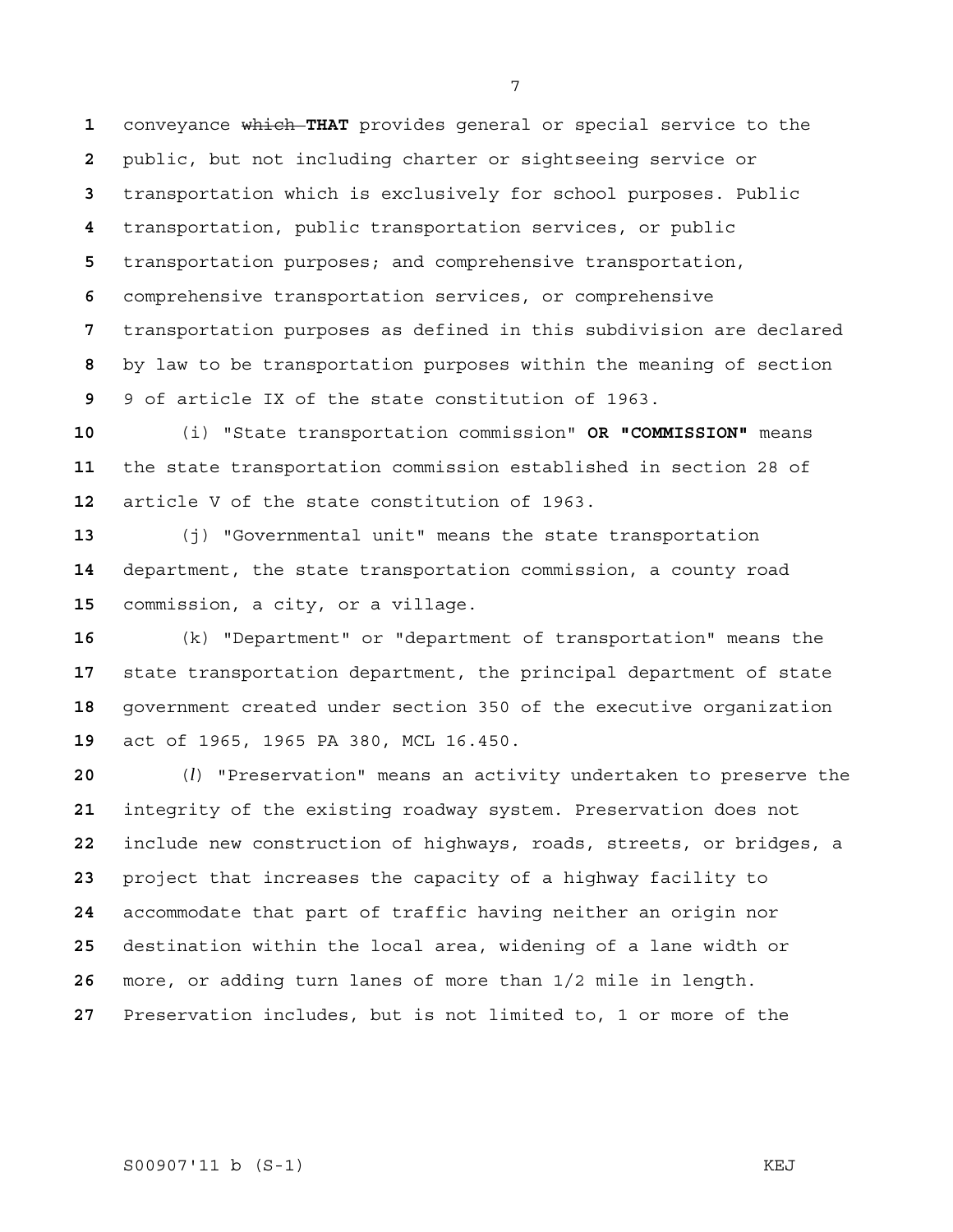| following: |
|------------|
|            |

(*i*) Maintenance.

(*ii*) Capital preventive treatments.

- (*iii*) Safety projects.
- (*iv*) Reconstruction.
- (*v*) Resurfacing.
- (*vi*) Restoration.
- (*vii*) Rehabilitation.

(*viii*) Widening of less than the width of 1 lane.

(*ix*) Adding auxiliary weaving, climbing, or speed change lanes.

(*x*) Modernizing intersections.

(*xi*) Adding auxiliary turning lanes of 1/2 mile or less.

(*xii*) Installing traffic signs in new locations, installing signal devices in new locations, and replacing existing signal devices.

(m) "Maintenance" means routine maintenance or preventive maintenance, or both. Maintenance does not include capital preventive treatments, resurfacing, reconstruction, restoration, rehabilitation, safety projects, widening of less than 1 lane width, adding auxiliary turn lanes of 1/2 mile or less, adding auxiliary weaving, climbing, or speed-change lanes, modernizing intersections, or the upgrading of aggregate surface roads to hard surface roads. Maintenance of state trunk line highways does not include streetlighting except for freeway lighting for traffic safety purposes.

(n) "Routine maintenance" means actions performed on a regular or controllable basis or in response to uncontrollable events upon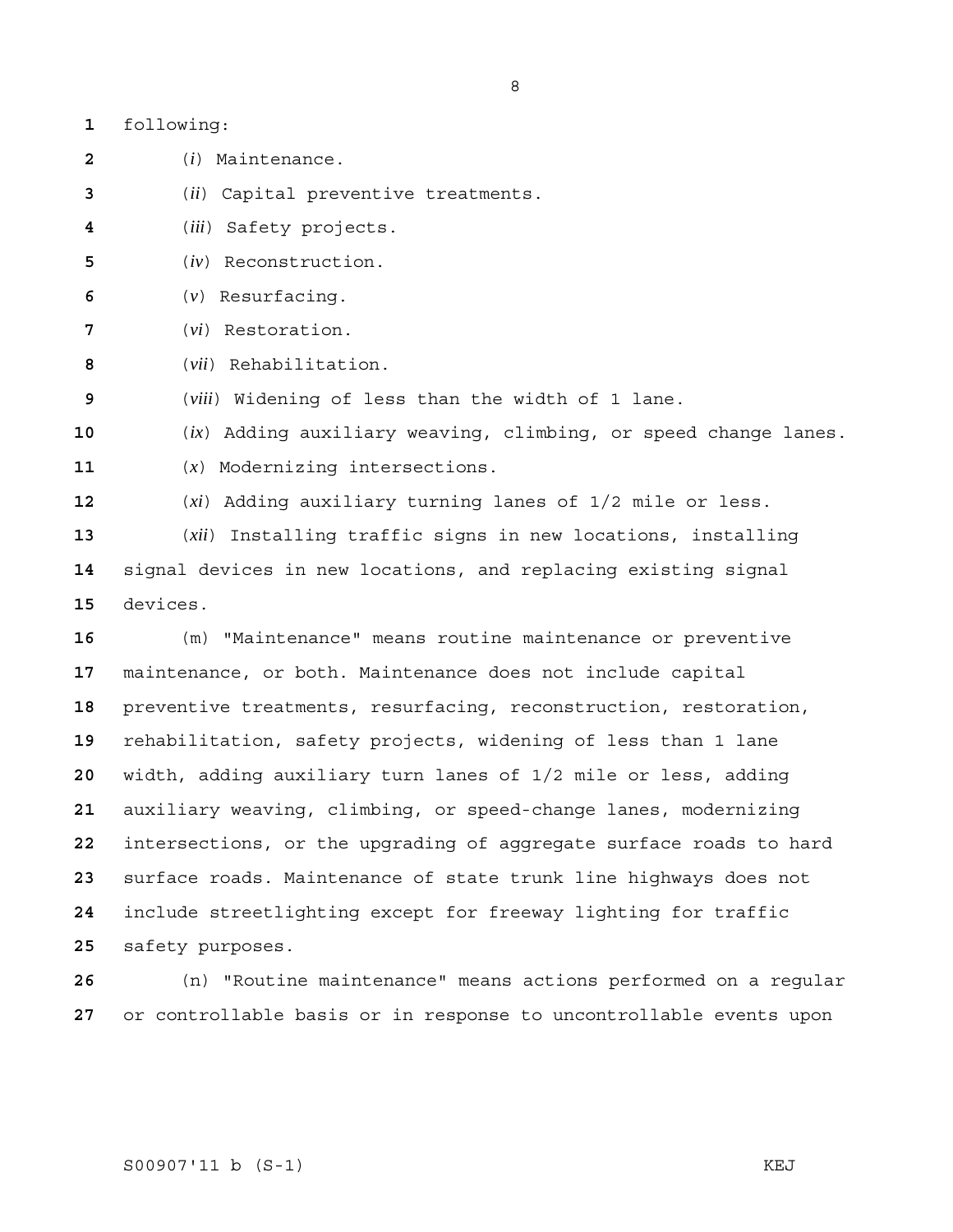a highway, road, street, or bridge. Routine maintenance includes, but is not limited to, 1 or more of the following: (*i*) Snow and ice removal. (*ii*) Pothole patching. (*iii*) Unplugging drain facilities. (*iv*) Replacing damaged sign and pavement markings. (*v*) Replacing damaged guardrails. (*vi*) Repairing storm damage. (*vii*) Repair or operation of traffic signs and signal systems. (*viii*) Emergency environmental cleanup. (*ix*) Emergency repairs. (*x*) Emergency management of road closures that result from uncontrollable events. (*xi*) Cleaning streets and associated drainage. (*xii*) Mowing roadside. (*xiii*) Control of roadside brush and vegetation. (*xiv*) Cleaning roadside. (*xv*) Repairing lighting. (*xvi*) Grading. (o) "Preventive maintenance" means a planned strategy of cost-effective treatments to an existing roadway system and its appurtenances that preserve assets by retarding deterioration and maintaining functional condition without significantly increasing structural capacity. Preventive maintenance includes, but is not limited to, 1 or more of the following: (*i*) Pavement crack sealing.

(*ii*) Micro surfacing.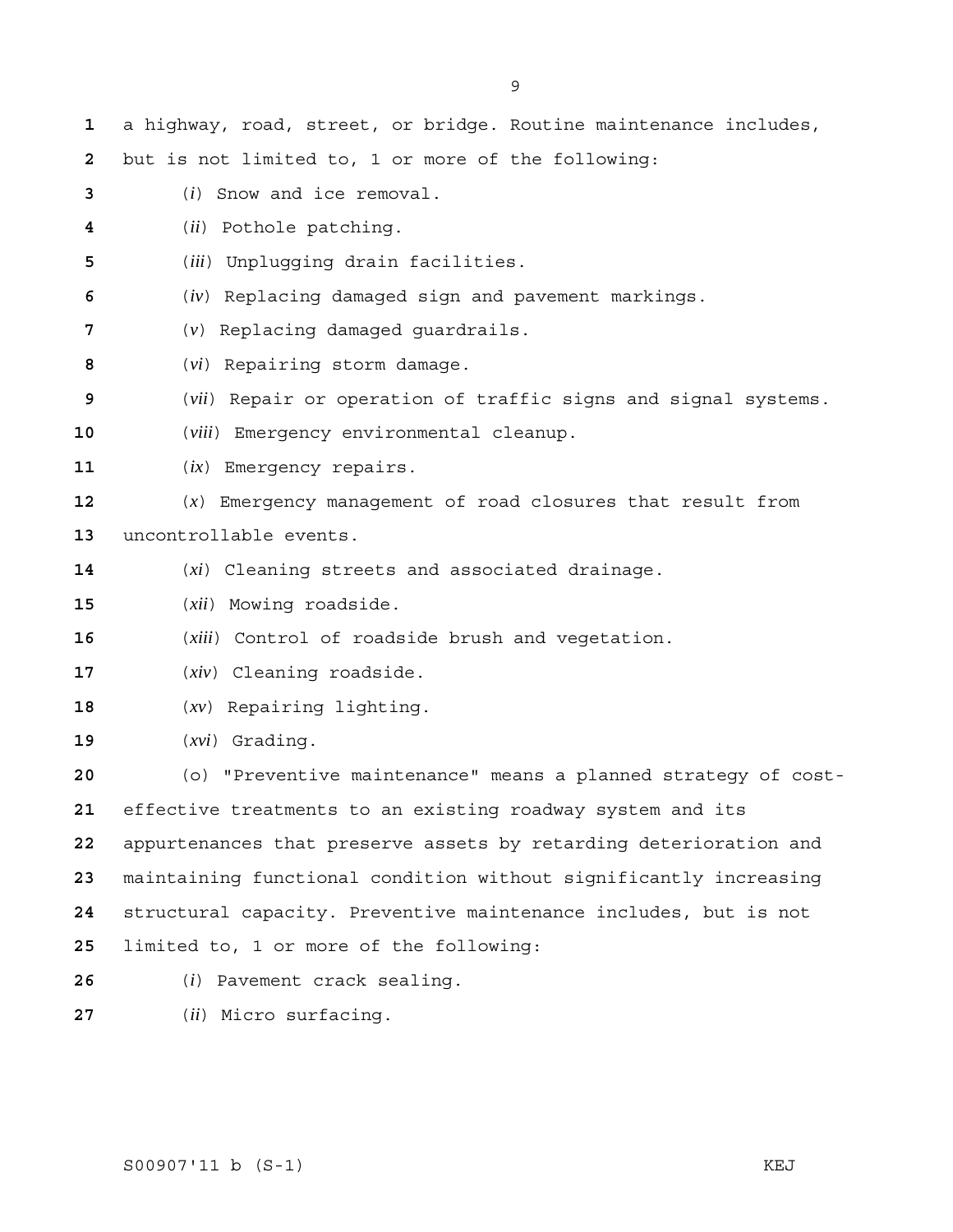| 1            | (iii) Chip sealing.                                                 |
|--------------|---------------------------------------------------------------------|
| $\mathbf{2}$ | $(iv)$ Concrete joint resealing.                                    |
| 3            | $(v)$ Concrete joint repair.                                        |
| 4            | (vi) Filling shallow pavement cracks.                               |
| 5            | (vii) Patching concrete.                                            |
| 6            | (viii) Shoulder resurfacing.                                        |
| 7            | $(ix)$ Concrete diamond grinding.                                   |
| 8            | $(x)$ Dowel bar retrofit.                                           |
| 9            | $(xi)$ Bituminous overlays of 1-1/2 inches or less in thickness.    |
| 10           | (xii) Restoration of drainage.                                      |
| 11           | (xiii) Bridge crack sealing.                                        |
| 12           | $(xiv)$ Bridge joint repair.                                        |
| 13           | $(xv)$ Bridge seismic retrofit.                                     |
| 14           | (xvi) Bridge scour countermeasures.                                 |
| 15           | $(xvii)$ Bridge painting.                                           |
| 16           | (xviii) Pollution prevention.                                       |
| 17           | $(xix)$ New treatments as they may be developed.                    |
| 18           | "County road commission" means the board of county road<br>(p)      |
| 19           | commissioners elected or appointed pursuant to section 6 of chapter |
| 20           | IV of 1909 PA 283, MCL 224.6, or, in the case of a charter county   |
| 21           | with a population of 750,000 or more with an elected county         |
| 22           | executive that does not have a board of county road commissioners,  |
| 23           | the county executive for ministerial functions and the county       |
| 24           | commission provided for in section 14(1)(d) of 1966 PA 293, MCL     |
| 25           | 45.514, for legislative functions. IN ADDITION, IF A BOARD OF       |
| 26           | COUNTY ROAD COMMISSIONERS IS DISSOLVED AS PROVIDED IN SECTION 6 OF  |
| 27           | CHAPTER IV OF 1909 PA 283, MCL 224.6, COUNTY ROAD COMMISSION        |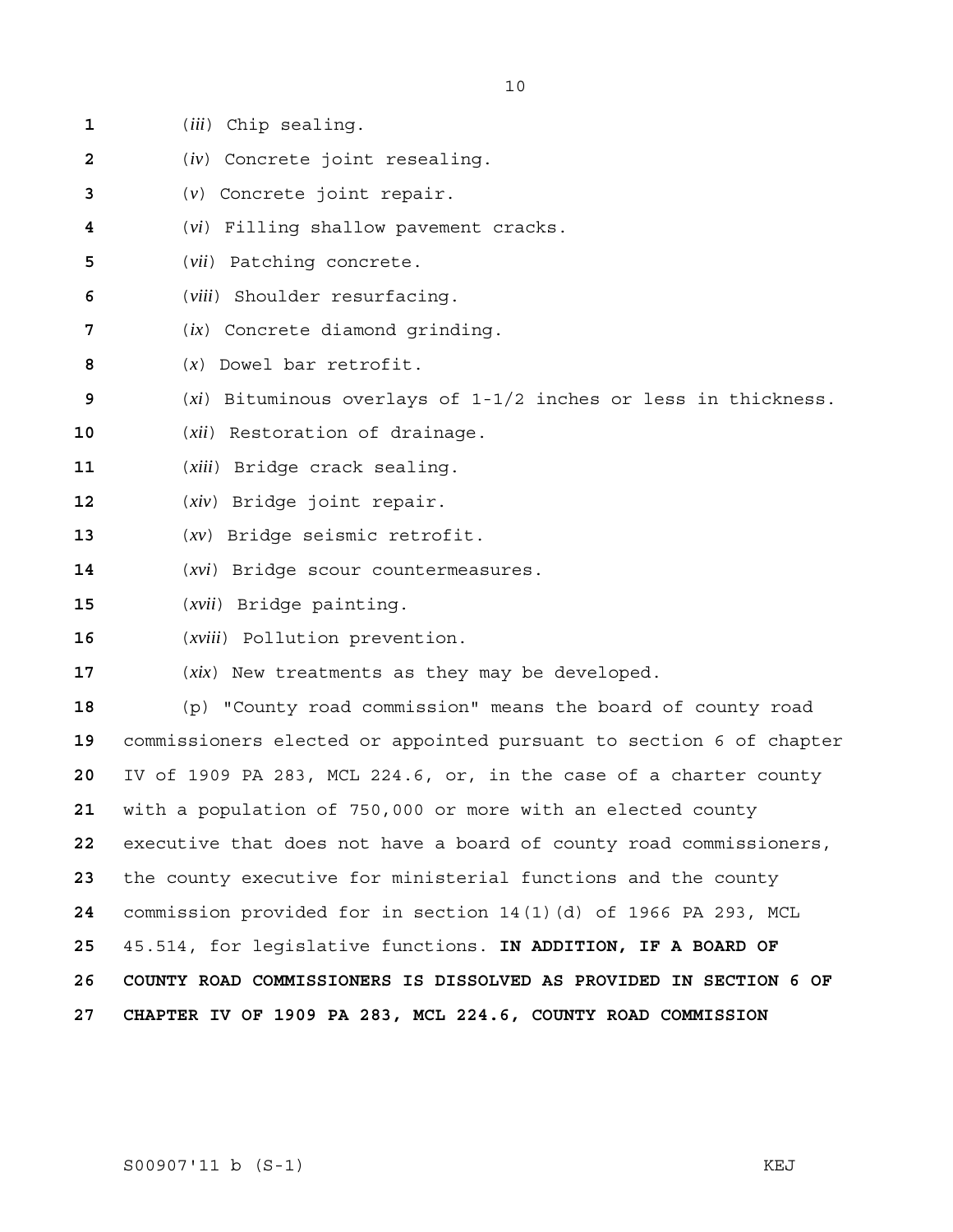**1 INCLUDES THE COUNTY BOARD OF COMMISSIONERS OF THE COUNTY.** 

(q) "Capital preventive treatments" means any preventive maintenance category project on state trunk line highways that qualifies under the department's capital preventive maintenance program.

**6 (R) "PUBLIC TRANSIT REGION" MEANS THAT TERM AS DEFINED IN THE 7 REGIONAL TRANSIT AUTHORITY ACT.** 

**8 (S) "REGIONAL TRANSIT AUTHORITY" MEANS AN AUTHORITY CREATED 9 UNDER THE REGIONAL TRANSIT AUTHORITY ACT.** 

Sec. 10d. The comprehensive transportation fund shall be distributed to eligible authorities for public transportation purposes, distributed to eligible governmental agencies which are not within the jurisdiction of an eligible authority for public transportation purposes, **DISTRIBUTED TO A REGIONAL TRANSIT 15 AUTHORITY, FOR PUBLIC TRANSPORTATION PURPOSES,** and expended by the department of transportation for public transportation purposes. A distribution to an eligible governmental agency located within the jurisdiction of an eligible authority for public transportation purposes may be made directly if the eligible governmental agency was providing public transportation service on January 3, 1973. Except for an eligible governmental agency which was providing public transportation service on January 3, 1973, distribution for public transportation purposes may be made directly to an eligible governmental agency located within the jurisdiction of an eligible governmental agency or eligible authority which is providing public transportation service on the date of the creation of the comprehensive transportation fund, only if approved by the eligible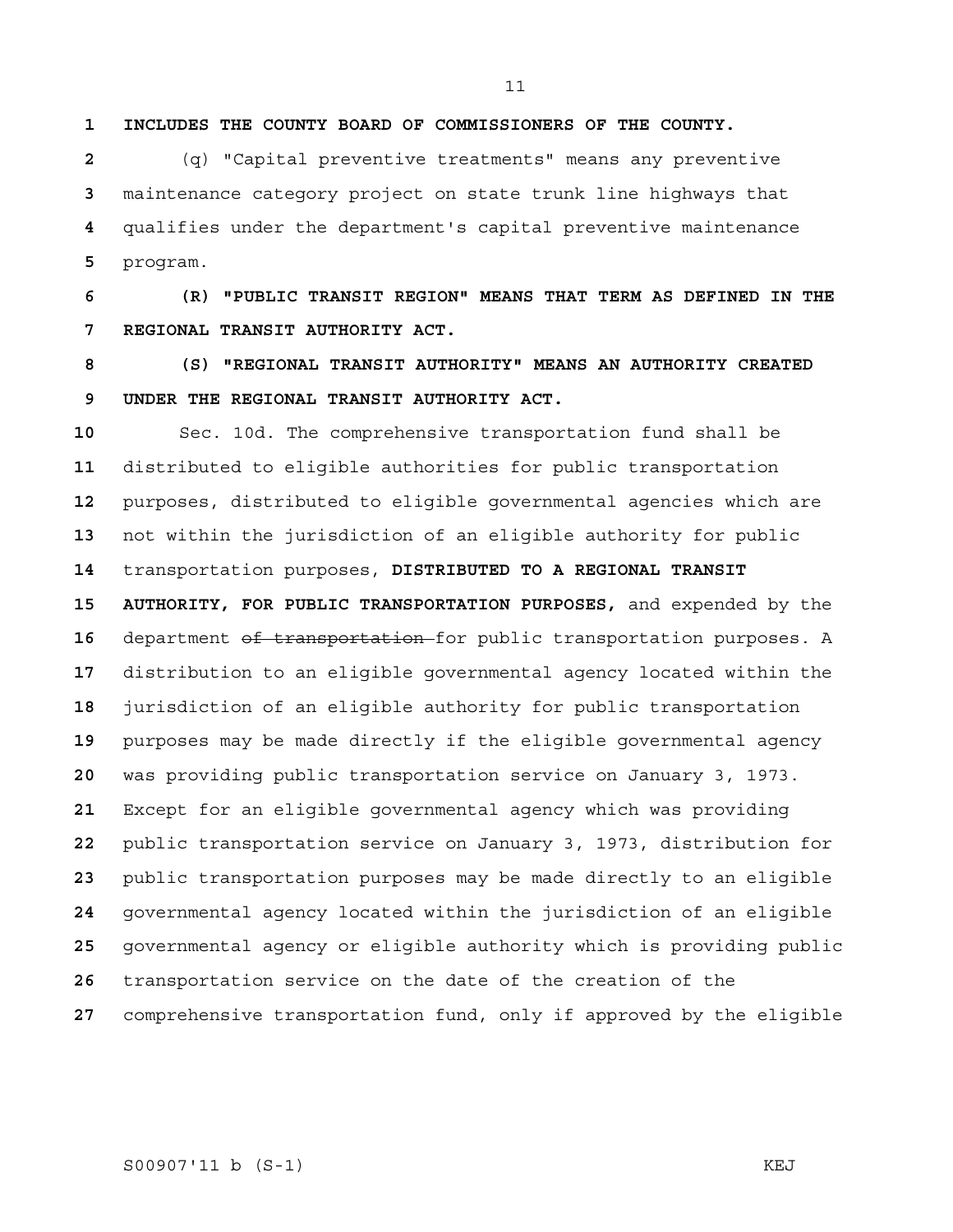governmental agency or eligible authority in which the eligible governmental agency is located. Further, except for an eligible governmental agency or eligible authority in whose jurisdiction is located an eligible governmental agency which **THAT** was providing public transportation service on January 3, 1973, a distribution may be made directly to an eligible governmental agency or eligible authority in whose jurisdiction is located an eligible governmental agency which **THAT** is providing public transportation service on the date of the creation of the comprehensive transportation fund, only if approved by the eligible governmental agency located within the eligible governmental agency or eligible authority. A county which **12 THAT** withdraws from an eligible authority shall not be considered to be within the jurisdiction of the eligible authority.

Sec. 10e. (1) The comprehensive transportation fund is appropriated for each fiscal year in the following order of priority.

(2) The first priority is to pay, but only from money restricted as to use by section 9 of article IX of the state constitution of 1963, the principal and interest on bonds or notes issued under section 18b for comprehensive transportation purposes as defined by law. A sufficient portion of the comprehensive transportation fund is irrevocably appropriated to pay, when due, the principal and interest on those bonds and notes.

(3) After making or setting aside payments required by subsection (2), the second priority of the comprehensive transportation fund is the payment of the department's cost in administering the comprehensive transportation fund. The amount to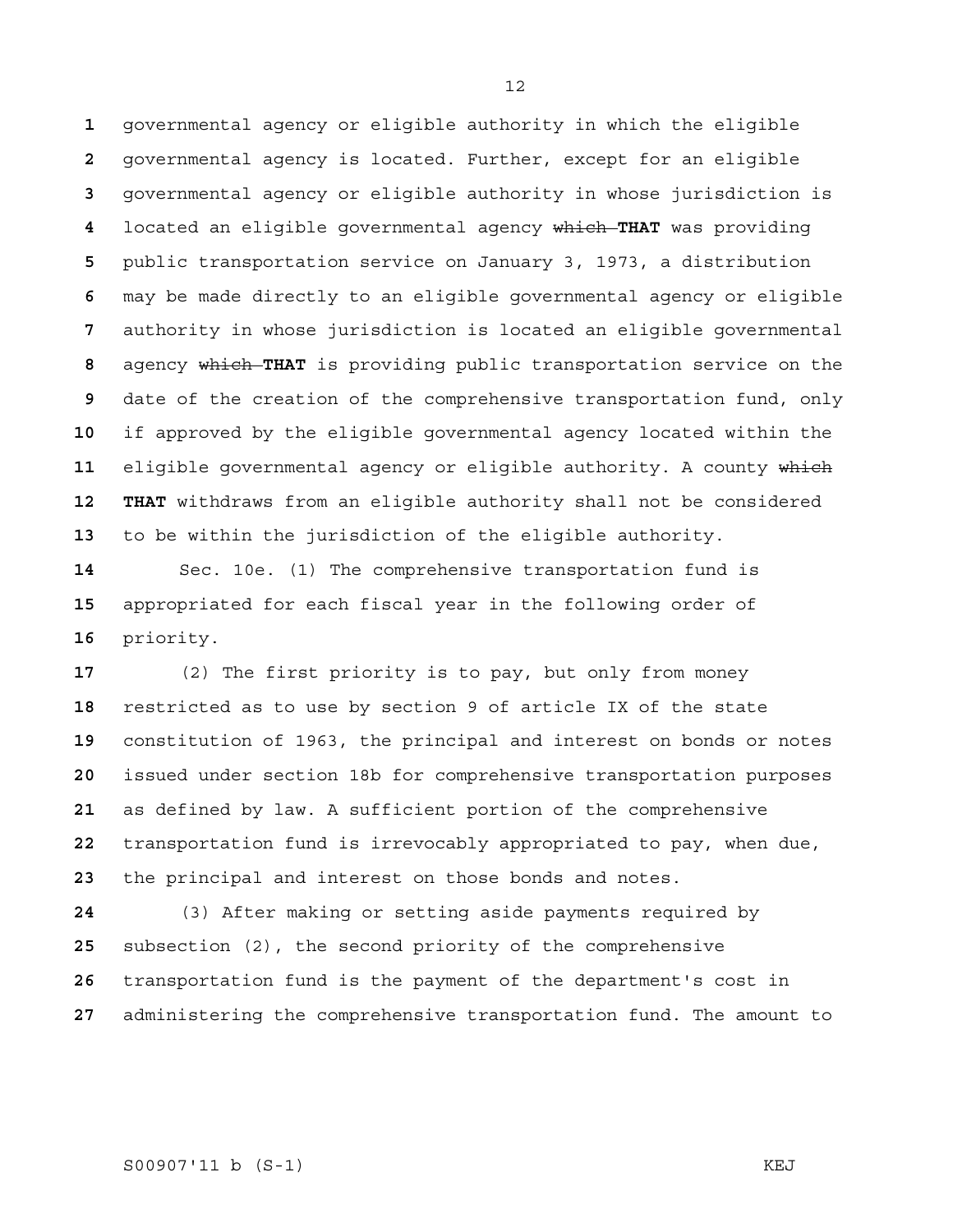be expended pursuant to this subsection shall not exceed the costs appropriated for the administration of the fund in the fiscal year ending September 30, 1987, as adjusted annually on October 1, by the change for the preceding 12 months in the Detroit consumer price index for urban wage earners and shall be appropriated annually by the legislature.

(4) After making or setting aside payments required by subsections (2) and (3), the balance of the comprehensive transportation fund shall be expended each fiscal year as appropriated annually by the legislature pursuant to the state transportation program approved by the commission as follows:

(a) The third priority shall be the payment of operating grants to eligible authorities and eligible governmental agencies according to the following formulations and subject to the following requirements:

(*i*) For the fiscal year ending September 30, 1998, and for each fiscal year thereafter, each eligible authority and eligible governmental agency which **THAT** provides public transportation services in urbanized areas under 49 USC 5307, with a Michigan population greater than 100,000 shall receive a grant of up to 50% of their eligible operating expenses as defined by the state transportation department.

(*ii*) For the fiscal year ending September 30, 1998, and each fiscal year thereafter, each eligible authority and eligible governmental agency which **THAT** provides public transportation services in urbanized areas with a Michigan population less than or equal to 100,000 and nonurbanized areas under 49 USC 5311, shall

S00907'11 b (S-1) KEJ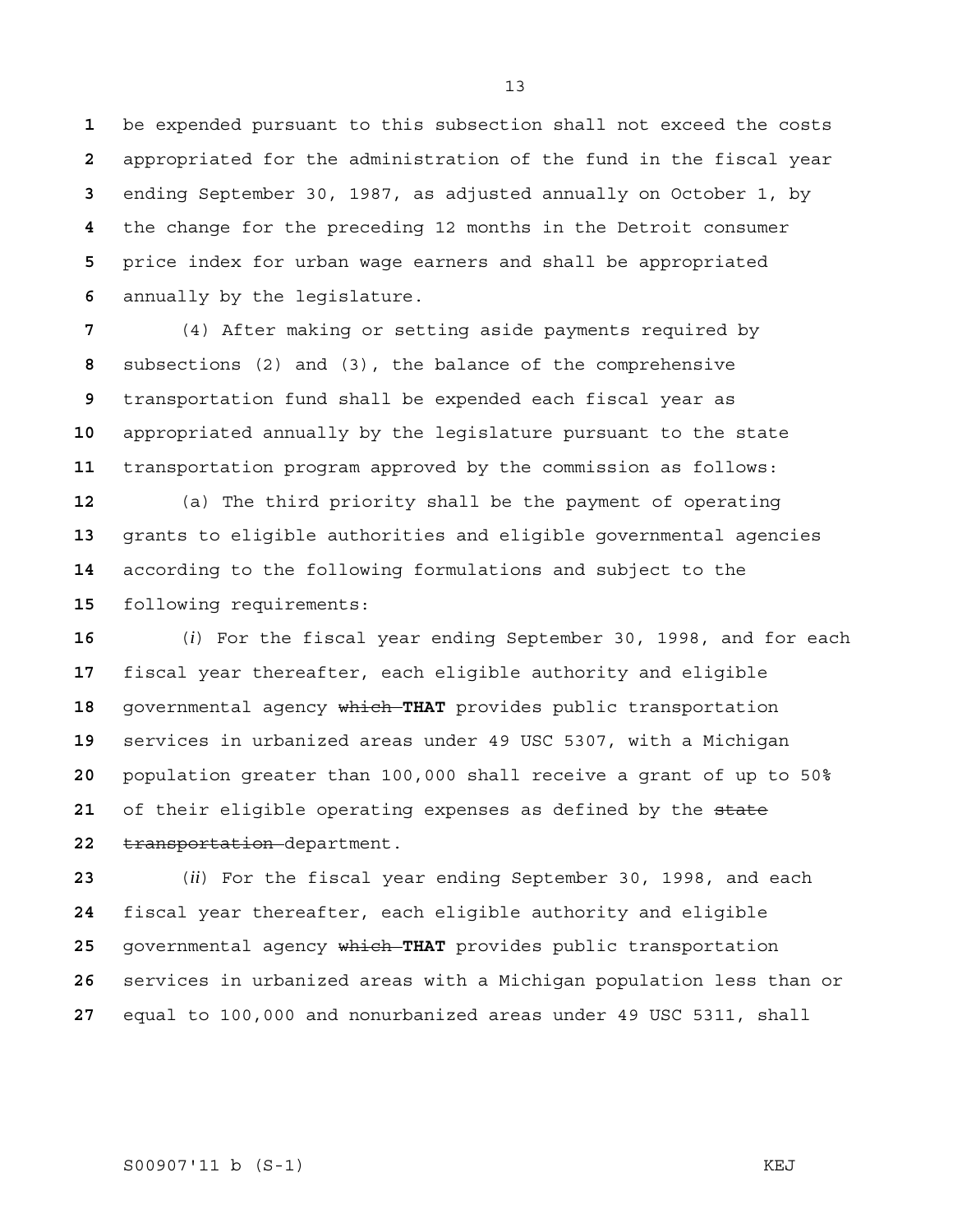receive a grant of up to 60% of their eligible operating expenses as defined by the state transportation department. For purposes of receiving a grant under this subparagraph in nonurbanized areas, eligible costs of services provided by water vehicle shall be reimbursed at not less than 50% of the portion of the costs not eligible for reimbursement by the federal government.

(*iii*) Funds shall not be distributed to an eligible authority or eligible governmental agency under this act unless the eligible authority or eligible governmental agency provides or agrees to provide preferential fares for public transportation services to persons 65 years of age or over or persons with disabilities riding in off peak periods of service. As used in this section, "person with disabilities" means an individual with a disability as that term is defined in 61 FRP **FR** 56424 (November 1, 1996) and 49 CFR part 27. The preferential fares shall not be higher than 50% of the regular 1-way single fare.

(*iv*) Eligible authorities and eligible governmental agencies shall not engage in charter service using vehicles, facilities, or equipment funded under this act except on an incidental basis as defined by 49 CFR part 604.

(*v*) Notwithstanding any other provision of this subsection, for the fiscal year ending September 30, 1998, each eligible authority and eligible governmental agency shall receive a distribution from the comprehensive transportation fund not less than the distribution received for eligible operating expenses for the fiscal year ending September 30, 1997. Beginning with the fiscal year ending September 30, 1998 and each fiscal year

S00907'11 b (S-1) KEJ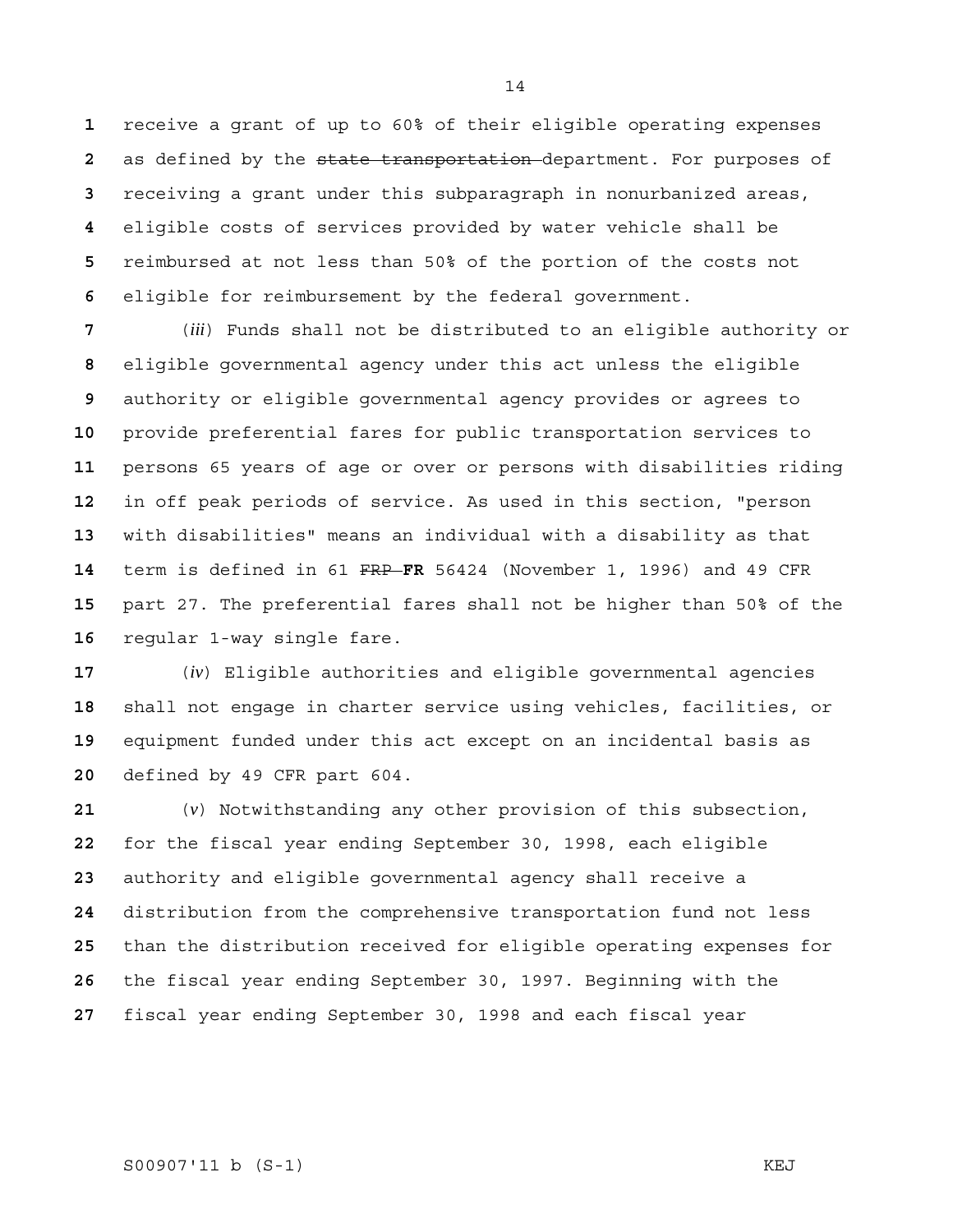thereafter, each eligible authority and eligible governmental agency shall receive a distribution from the comprehensive transportation fund for eligible operating expenses not less than the distribution received for the fiscal year ending September 30, 1997. As it relates to this subsection the ratio between comprehensive transportation funds and local funds in the fiscal year ending September 30, 1989 shall be maintained for all fiscal years by the eligible authority and eligible governmental agency. Reductions in this ratio shall require a proportionate reduction in the comprehensive transportation funds provided for any fiscal year.

(*vi*) Each eligible authority and eligible governmental agency receiving comprehensive transportation funds shall prepare and submit to the department a quarterly report of the progress made in carrying out its local transportation program within 40 days after the end of each fiscal year quarter. The progress report shall be made on forms authorized by the United States department of transportation under the provisions of the surface transportation and uniform relocation assistance act of 1987, Public Law 100-17, 101 Stat. 132.

(*vii*) The department shall periodically adjust or redistribute comprehensive transportation funds previously distributed under this subdivision.

(b) For the fiscal year ending September 30, 1997, and each fiscal year thereafter, not less than 10% shall be distributed by the department for intercity passenger and intercity freight transportation purposes.

### S00907'11 b (S-1) KEJ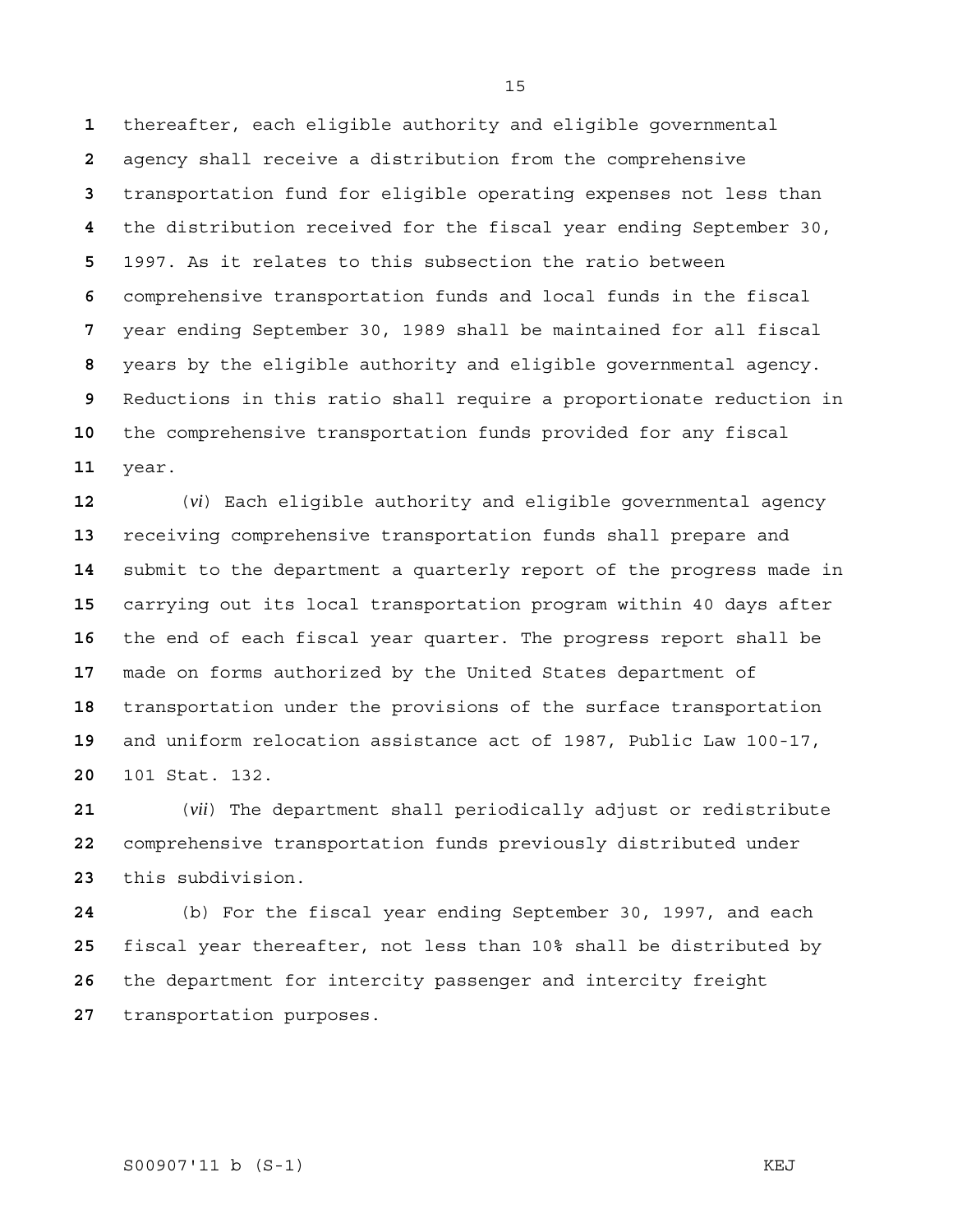(c) For the fiscal year ending September 30, 1997, and each fiscal year thereafter, funds remaining in the fund after payment of the amounts required by subdivisions (a) and (b) shall be distributed by the department for public transportation purposes. For the fiscal year ending September 30, 1998, and each fiscal year thereafter, funds shall be made available to match all projects for eligible authorities and eligible governmental agencies that are approved for federal funding as provided by federal law and for which an approved transportation improvement program (TIP) and state transportation improvement plan (STIP) exist. Funds distributed under this subdivision shall be expended pursuant to specific line item appropriation for, but are not limited to, the following public transportation purposes:

(*i*) The specialized services assistance program. The specialized services assistance program shall be funded with not less than \$3,600,100.00 from funds distributed under this subdivision. Funds shall be distributed according to guidelines developed by the department based upon the following considerations:

(A) Proposals for coordinated specialized services assistance funding shall be developed jointly between existing eligible authorities or eligible governmental agencies that provide public transportation services and the area agencies on aging or any other organization representing specialized services interests, as defined in this subdivision. Plans shall be reviewed and approved by the bureau of urban and public transportation of the department. Upon approval, the department shall release the funds to the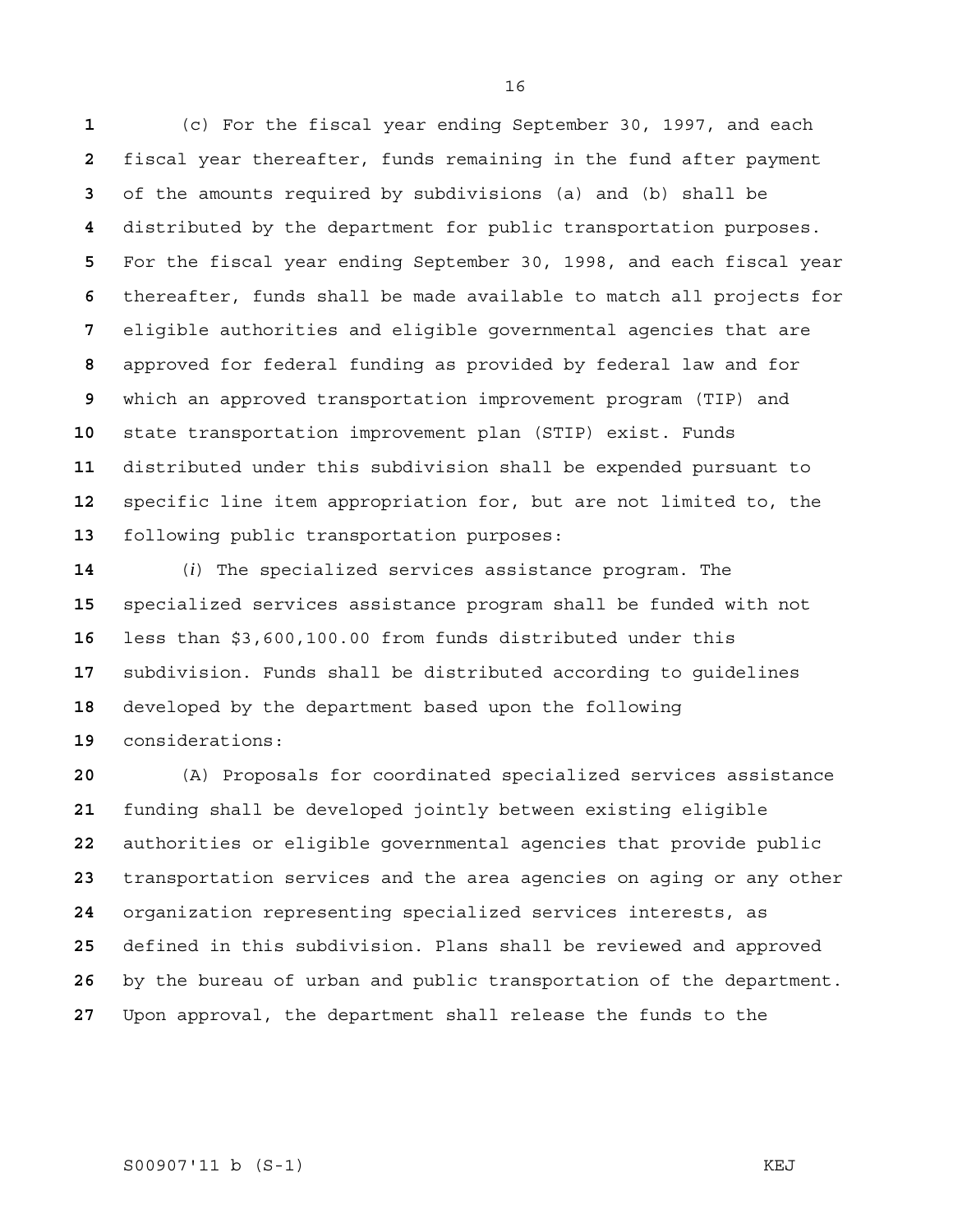eligible authority or eligible governmental agency which shall then allocate the funds to the area agency on aging or any other organization representing specialized services interests, as defined in this subdivision for the purchase of services as approved in the plan by the department.

(B) If an eligible authority or eligible governmental agency does not exist to provide public transportation service in a county, coordinated proposals for specialized services assistance funding may be submitted by the area agency on aging or any other organization representing specialized services interests, as defined in this subdivision. The proposals shall be reviewed and approved by the bureau of urban and public transportation of the department. Upon approval, the department shall release the funds to the area agency on aging or any other organization representing specialized services interests, as defined in this subdivision for the purchase of services as approved in the plan by the department. (C) For the purposes of this program, "specialized services"

means public transportation primarily designed for persons with disabilities or persons who are 65 years of age or older.

(*ii*) Local bus capital. For the fiscal year ending September 30, 1998 and each fiscal year thereafter, not less than \$8,000,000.00 will be distributed for either matching federal funds for local bus capital or 100% capital projects for eligible authorities and eligible governmental agencies that are not eligible to receive federal capital formula funds under section 5307 of the federal intermodal surface transportation efficiency act, Public Law 102-240, or any successor act.

# S00907'11 b (S-1) KEJ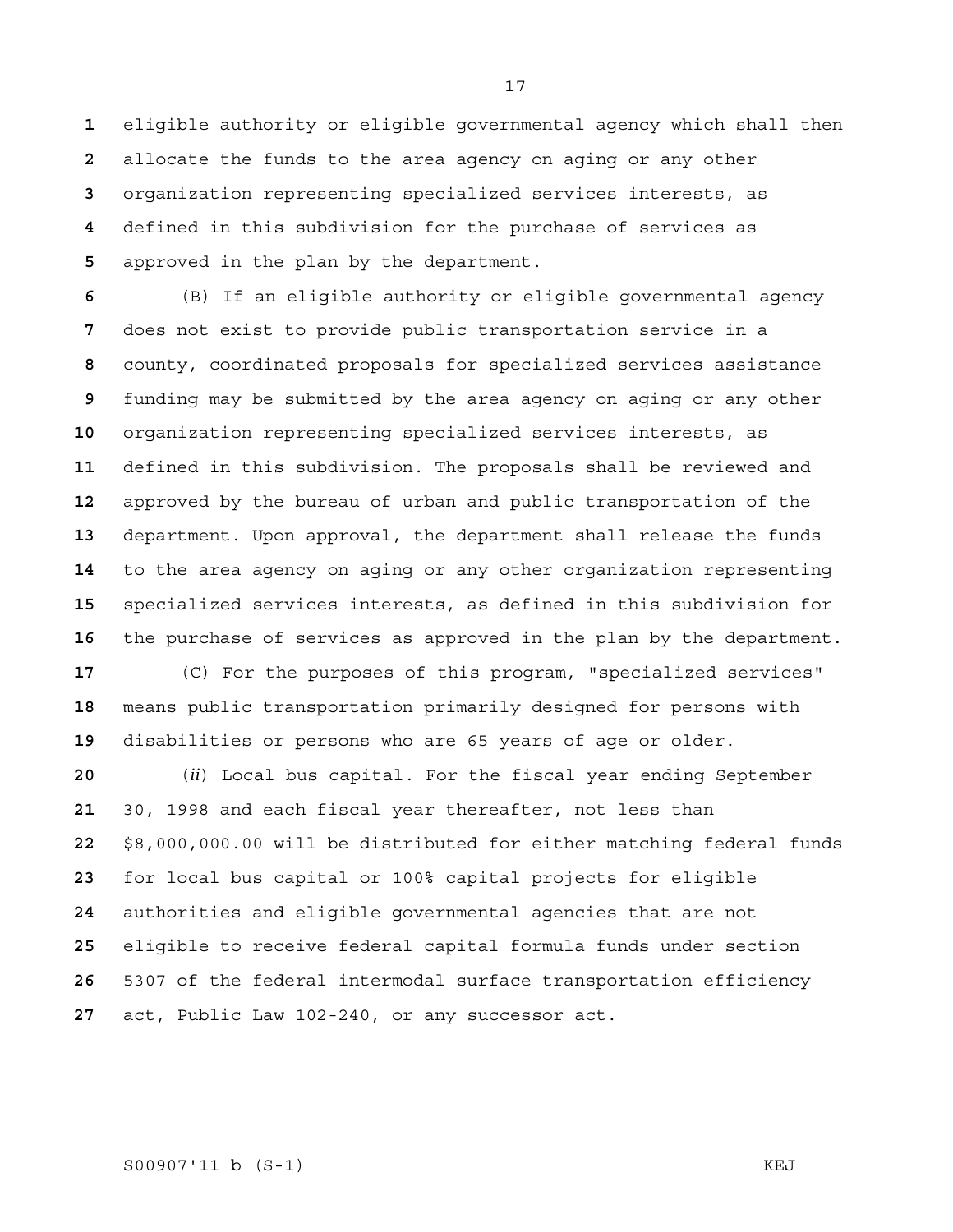(*iii*) Local bus new services.

(*iv*) Not less than \$2,000,000.00 in each fiscal year for the credit program established under section 10*l*.

(*v*) Public transportation development.

(*vi*) Other public transportation programs approved by the commission.

(d) The unappropriated and unencumbered balance of the comprehensive transportation fund lapses at the end of each fiscal year and reverts to the comprehensive transportation fund for appropriation in the following fiscal year.

(5) Eligible authorities and eligible governmental agencies shall receive capital grants each fiscal year by the annual process described in this section. Amounts received by an eligible authority or eligible governmental agency pursuant to this subsection shall be expended by that authority or agency solely for capital projects which **THAT** have been approved by the state transportation commission. Any funds approved by distribution to an eligible authority or eligible governmental agency pursuant to this 19 section which THAT have not been encumbered by that agency or authority for an approved capital project by the end of the following fiscal year in which the funds were approved shall not be expended by the authority or agency and be available for distribution from the comprehensive transportation fund for the purposes described in this section.

(6) The department, in carrying out the policy of the state transportation commission, shall annually prepare and distribute by December 1, instructions to eligible governmental agencies,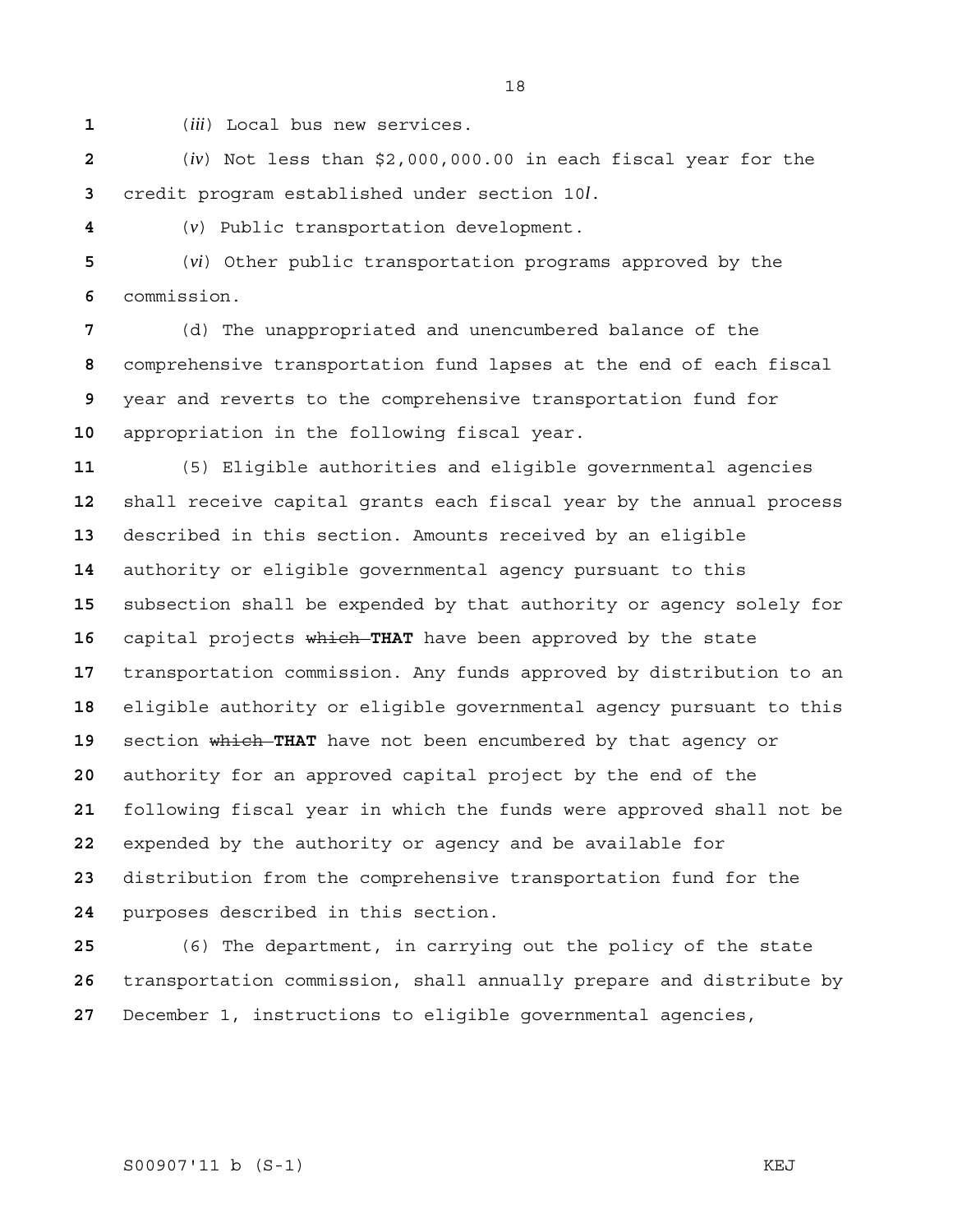eligible authorities, and intercity carriers to enable the preparation of a local transportation program. Eligible governmental agencies, eligible authorities, and intercity carriers shall give public notice of their intent to apply for money in the comprehensive transportation fund to the residents of the counties, townships, villages, and cities affected by the local transportation program and shall make their application available for a period of 30 days. All comments received by the eligible governmental agency, eligible authority, or intercity carrier shall be transmitted to the department.

(7) On or before March 1 of each year, each intercity carrier, eligible authority, and eligible governmental agency shall submit to the department its local transportation program for the next succeeding fiscal year. The format for each local transportation program shall be as prescribed by the federal transportation improvement program insofar as practical and shall include project descriptions, funding sources, and justification for each line item, and summary budgets based on distributions anticipated under subsection (4). The program shall contain at a minimum the contemplated routes, hours of service, estimated transit vehicle miles, costs of public transportation services, and projected capital improvements or projects as exclusively determined by the eligible authority or eligible governmental agency. The costs of service and capital improvements or projects shall be in sufficient detail to permit the state transportation department to evaluate and approve the annual public transportation program. Determination of individual projects to be included in the local transportation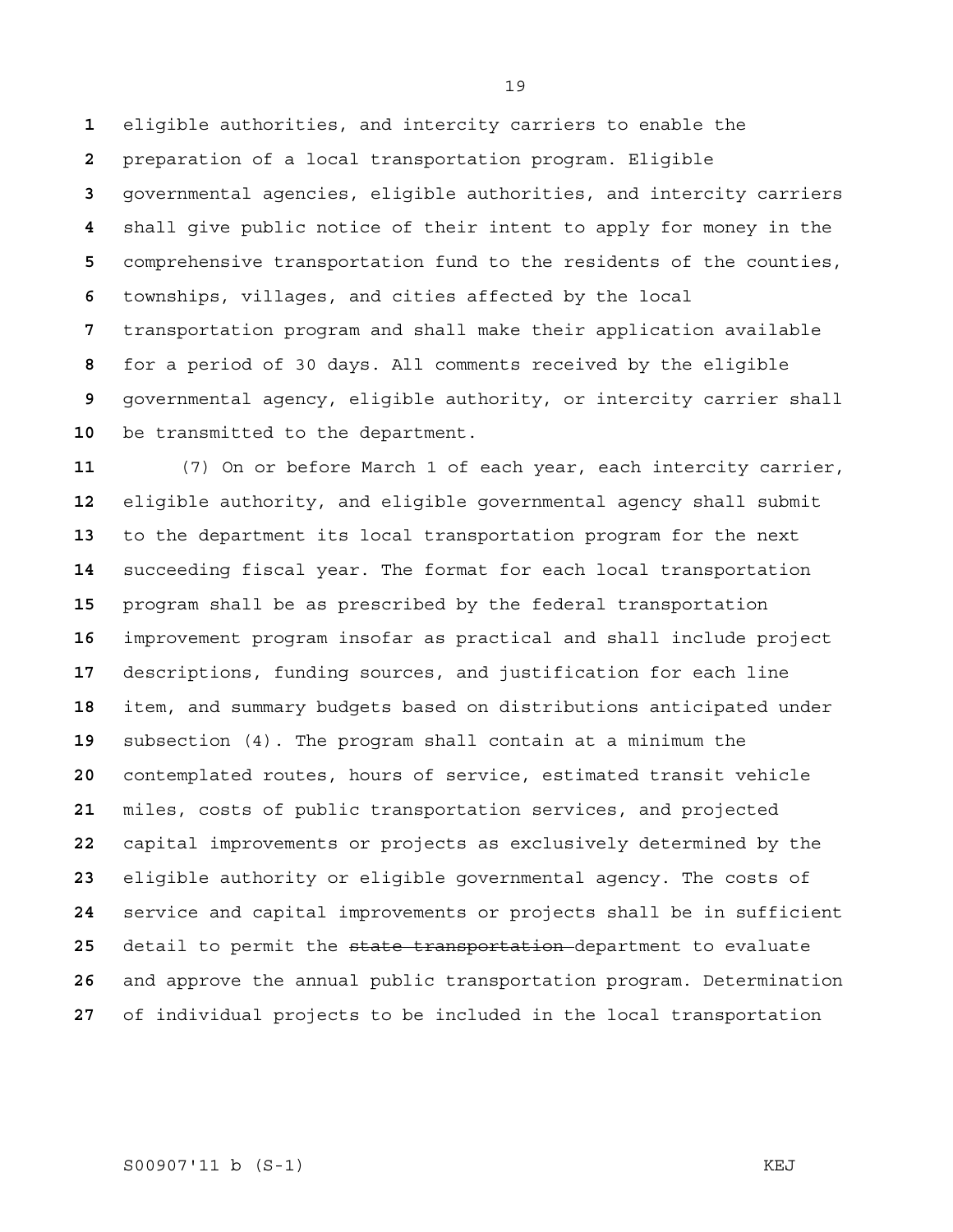programs other than those provided in this subsection shall be made by the governing body of the eligible authority or eligible governmental agency.

(8) On or before March 1 of each year, the department shall prepare and file for public inspection and review the department transportation program. The department transportation program shall be prepared on similar format to the local transportation programs, and shall include a summary description of projects, with funding sources and project justifications for each line item for the fiscal year immediately succeeding the fiscal year in which the program is submitted. In addition, the department transportation program shall include summary, nondetailed budget and project descriptions and justifications excluding projects contained in a local transportation program.

(9) On or before April 1 of each year, the department shall prepare and file with the commission the proposed state transportation program for the next succeeding fiscal year. The proposed state transportation program shall contain the local transportation programs of each intercity carrier, eligible authority and eligible governmental agency, the department transportation program, and the programs for the expenditure of the state trunk line fund as they may have been supplemented, amended, or modified since their original filing. The state transportation program shall include the estimated amount of money in the funds described in this subsection by revenue source, project justifications, project descriptions funding sources, and budget summaries.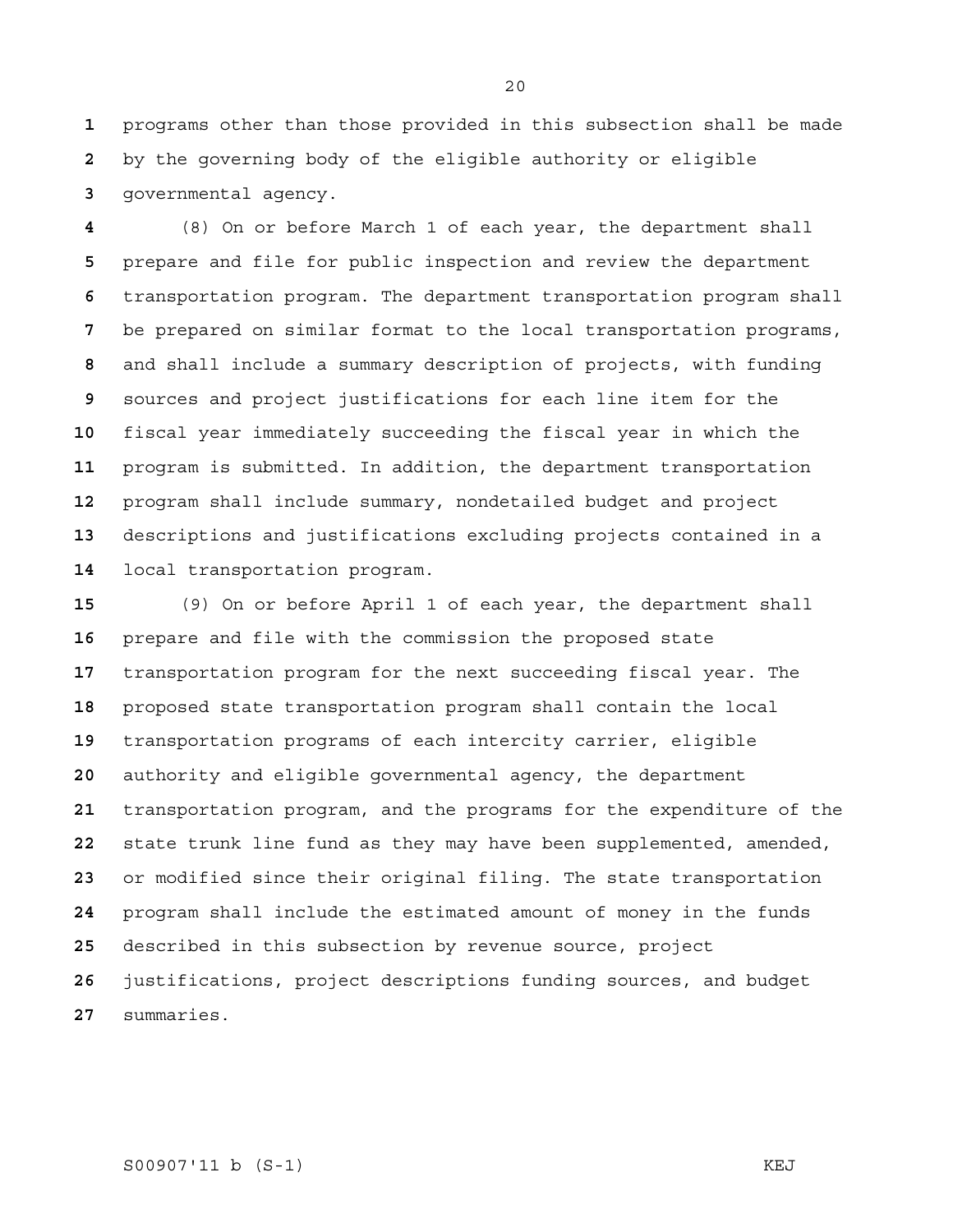(10) On or before May 1 of each year, the state transportation commission shall act on the state transportation program for the fiscal year commencing on the following October 1. In considering approval of the proposed projects of each intercity carrier, eligible authority, or eligible governmental agency, other than projects which **THAT** are to be funded pursuant to subsection (5), the state transportation commission shall consider whether the projects comply with state law, are within funds allocated in this section, whether they may be funded within the approved budgets, whether there are intercity carriers, eligible authorities, and eligible governmental agencies responsible to implement the projects, and the recommendations of the department on individual projects. Upon making those determinations, the state transportation commission shall approve the projects which best meet the criteria of this subsection.

(11) By October 1, the department and each intercity carrier, eligible authority, or eligible governmental agency shall enter into a contractual agreement or standardized grant memorandum of agreement, which may cover 1 or more projects to be made from this section in the applicable fiscal year to the intercity carrier, eligible authority, or eligible governmental agency from the comprehensive transportation fund.

(12) After a multiyear public transportation program is approved by the state transportation commission, the state transportation department may enter into a grant-in-aid instrument with an eligible authority, intercity carrier, or eligible governmental agency obligating the state to a minimum level of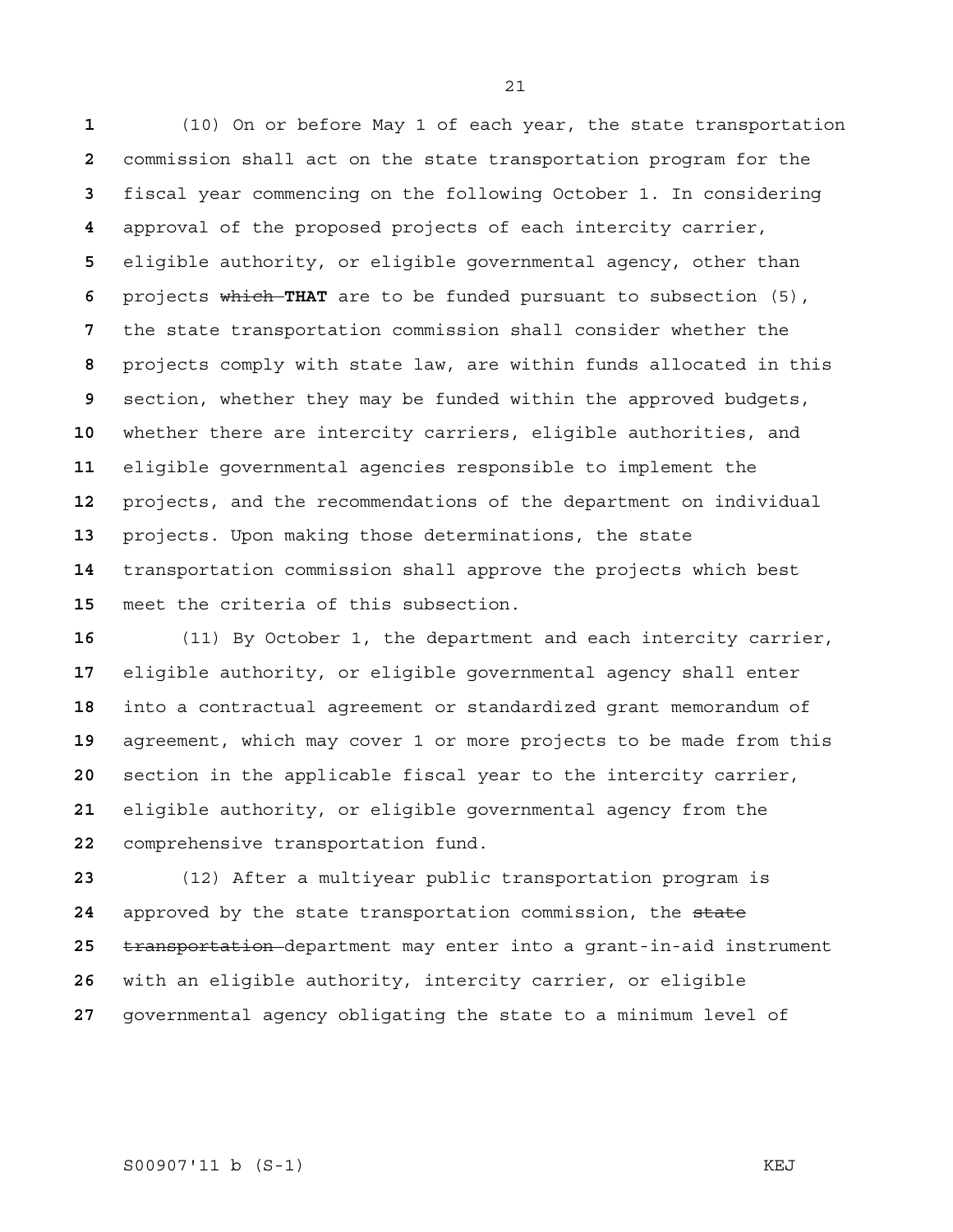funding for approved projects to be available over the multiyear period of the program. This obligation shall be binding upon the state transportation department as long as the provisions and conditions of the state transportation commission approved program are carried out as agreed.

(13) Contracts and grant memorandum agreements may be audited by the state transportation commission's office of commission audits using rules promulgated by the United States general accounting office and the terms and conditions of the respective contracts and agreements. Third party agreements are subject to the review and approval of the department.

(14) Funds distributed by the department may pay 100% of the portion of the cost not eligible for reimbursement by the federal government for eligible capital projects authorized by the state transportation commission using comprehensive transportation funds or the proceeds of notes and bonds issued under section 18b. Priority for funding obligation shall be given to capital projects for which federal funds have been authorized.

(15) All approved local bus new services initiated by eligible authorities and eligible governmental agencies not in their fourth year or beyond of funding on October 1, 1988, shall be funded from subsection (4)(c)(*iii*). Local bus new services shall be funded under subsection (4)(c)(*iii*) in the following percentages of eligible operating expenses as determined by the department:

- (a) Startup 100%.
- (b) First year 90%.
- (c) Second year 80%.

S00907'11 b (S-1) KEJ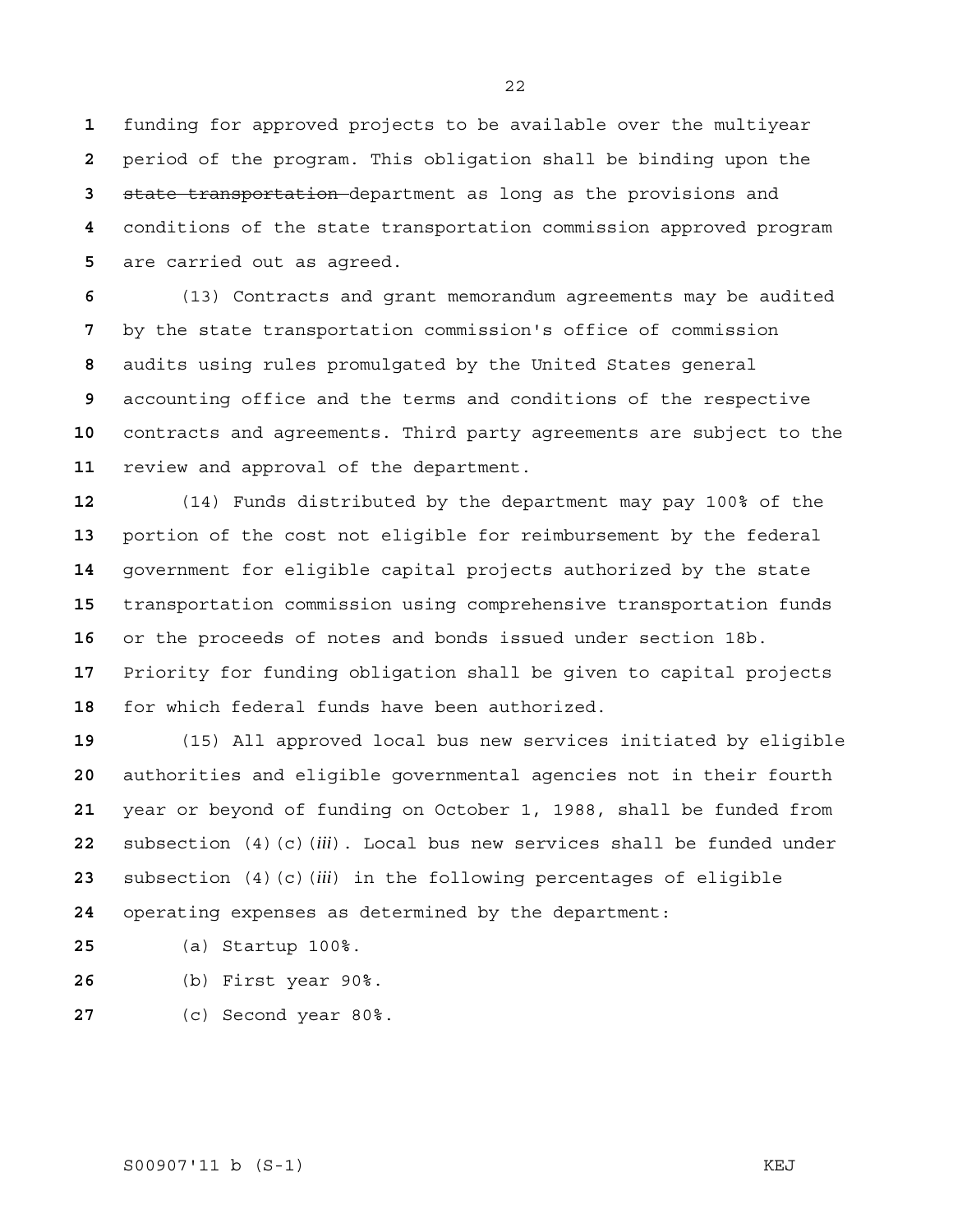(d) Third year 70%.

(e) Fourth year and each year thereafter, as determined by and from funds provided under subsection (4)(a). The balance of eligible operating expenses shall be met from local revenue sources including farebox. The department shall pay up to 100% of eligible capital expenses during the startup and first 3 years of service, after the third year, the department shall participate in eligible capital expenses in the same percentage as for other eligible authorities and eligible governmental agencies. For the purposes of this subsection, eligible operating and capital expenses means those expenses determined by the department as applicable to existing eligible authorities and eligible governmental agencies. The department shall prioritize annually all requests for comprehensive transportation funds to institute new services under this subsection. First priority shall be given to eligible authorities and eligible governmental agencies who have not completed their first 3 years of service by October 1, 1998. New services initiated by eligible authorities and eligible governmental agencies under this subsection shall meet all of the requirements of section 10.

(16) The department shall pay up to 80% of the portion of the cost not eligible for reimbursement by the federal government for intercity passenger operating assistance projects authorized by the commission for the first 2 years of new services. For the third year, eligible costs shall be reimbursed at up to 60% of the portion of the cost not eligible for reimbursement by the federal government. After the third year, eligible costs shall be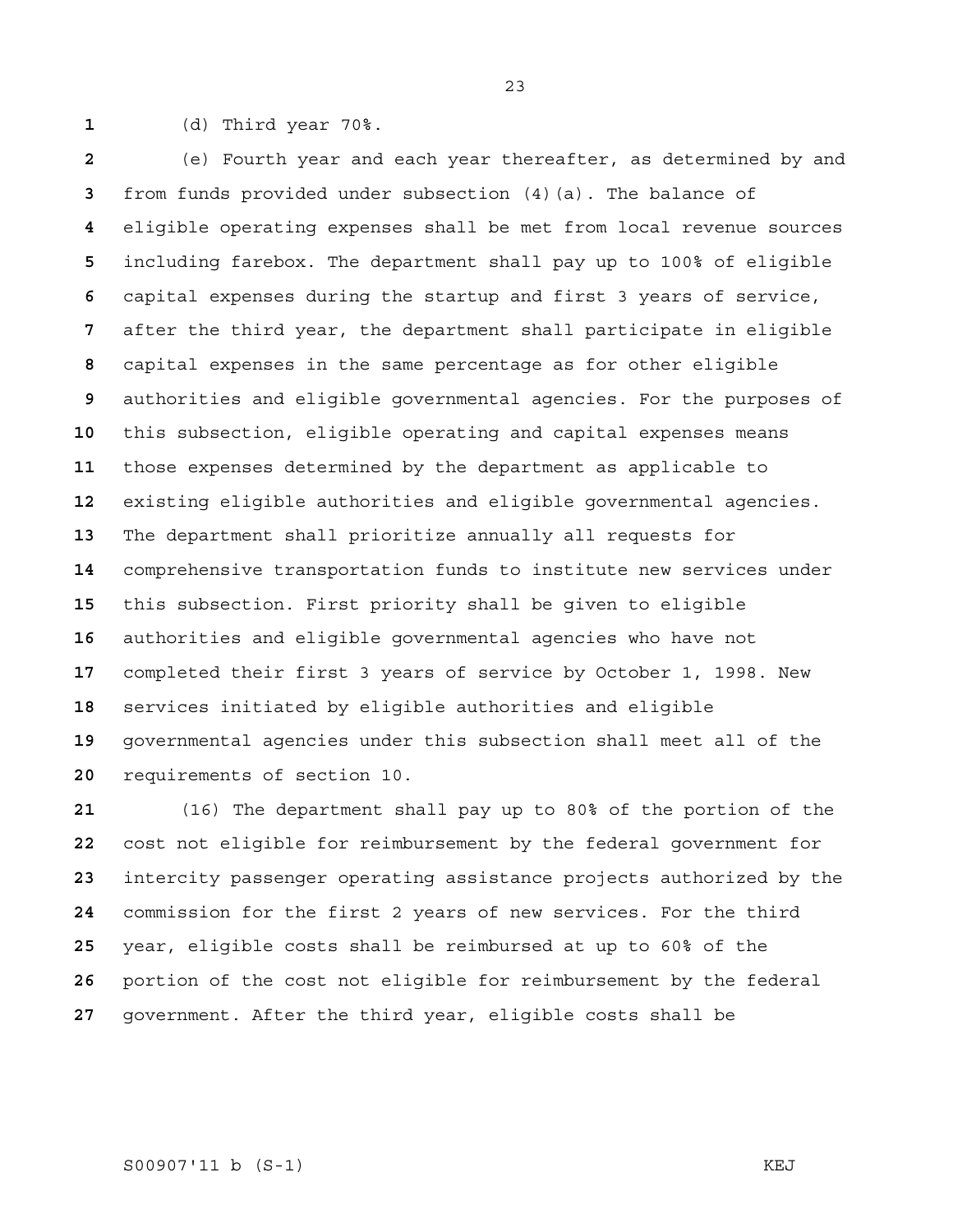reimbursed at up to 50% of the portion of the cost not eligible for reimbursement by the federal government. Eligible costs of services provided as of September 30, 1981, shall be reimbursed at up to 50% of the portion of the cost not eligible for reimbursement by the federal government. However, the amount of funds from the comprehensive transportation fund when added to federal funds and local funds shall not exceed the total operating assistance project cost.

(17) A vehicle purchased, leased, or rented after November 15, 1976, by an eligible authority or eligible governmental agency with **funds made available under this act** , which funds were AND not already committed under a contract in existence on November 15, 1976, shall not be used to provide service on a fixed schedule and fixed route for which a passenger fee is charged unless the vehicle is accessible to a person using a wheelchair from a roadway level or curb level, and has accommodations in which 1 or more wheelchairs can be secured.

(18) A vehicle **USED TO PROVIDE DEMAND ACTUATED SERVICE** shall not be purchased, leased, or rented by an eligible authority or eligible governmental agency after October 1, 1978, with funds made available under this act which vehicle is used to provide demand actuated service unless the eligible authority or eligible governmental agency has submitted a plan to the state transportation department describing the service to be provided by the demand actuated service to persons 65 years of age or older and persons with disabilities within the applicable service area and that plan has been approved by the department. The department shall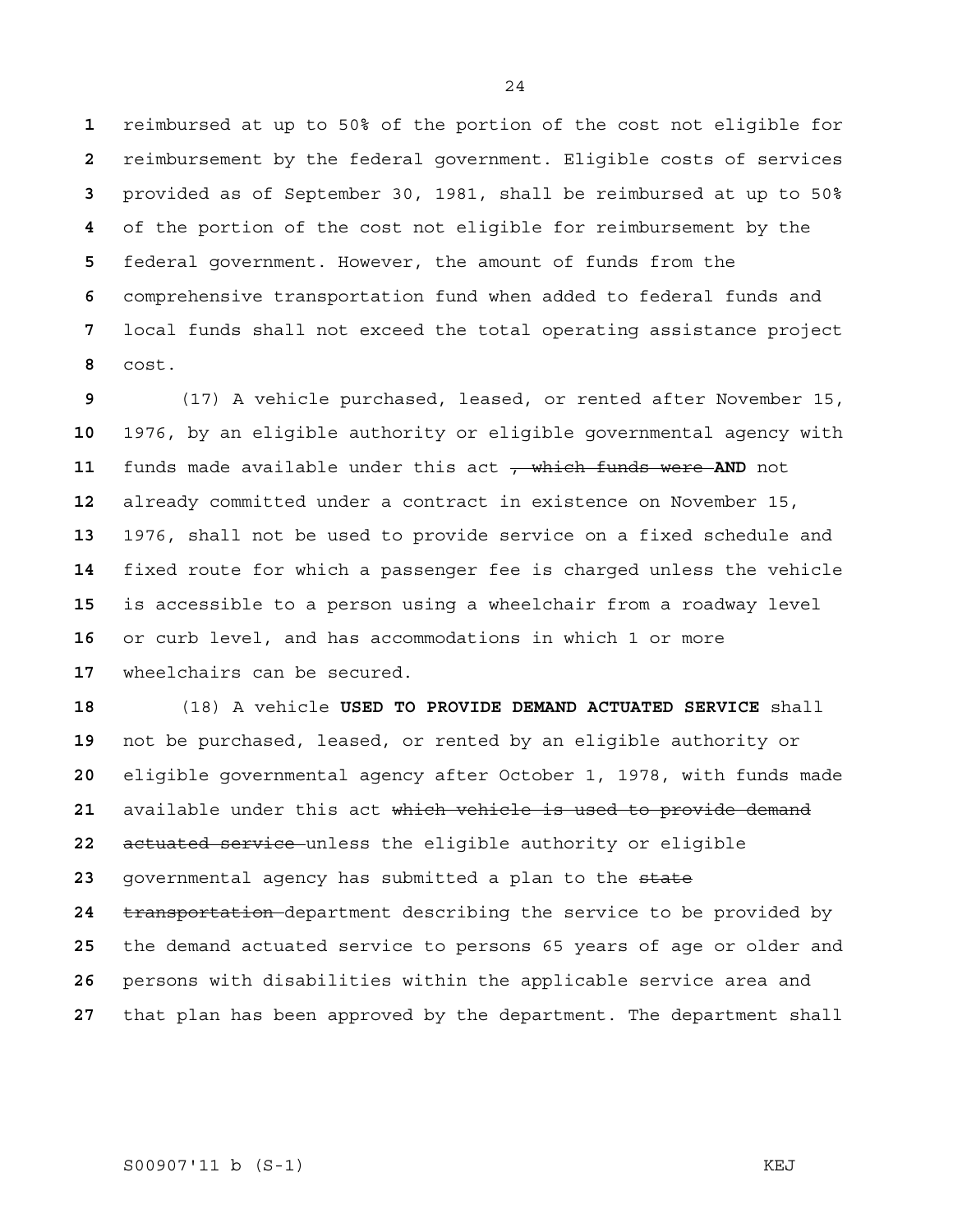approve the plan as submitted or modified or shall reject the plan within 60 days after the plan is submitted. A plan which **THAT**  describes the service to be provided by the demand actuated service shall not be approved by the department unless that plan provides the following:

(a) That demand actuated service will be provided to persons 65 years of age or older and persons with disabilities residing in the entire service area subject to the plan.

(b) That as a minimum, demand actuated service will be provided to persons 65 years of age or older and persons with disabilities during the same hours as service is provided to all other persons in the service area subject to the plan.

(c) That the average time period required for demand actuated service to persons 65 years of age or older and persons with disabilities from the initiation of a service request to arrival at the destination is equal to the average time period required for demand actuated service provided to all other persons in the service area subject to the plan.

(d) That the eligible authority or eligible governmental agency submitting the plan has established a local advisory council with not less than 50% of its membership representing persons 65 years of age or older and persons with disabilities within the service area subject to the plan and that the local advisory council has had an opportunity to review and comment upon the plan before its submission to the department. Each eligible authority or eligible governmental agency jointly with the area agency on aging shall approve at least 1 or the equivalent of 12% of the membership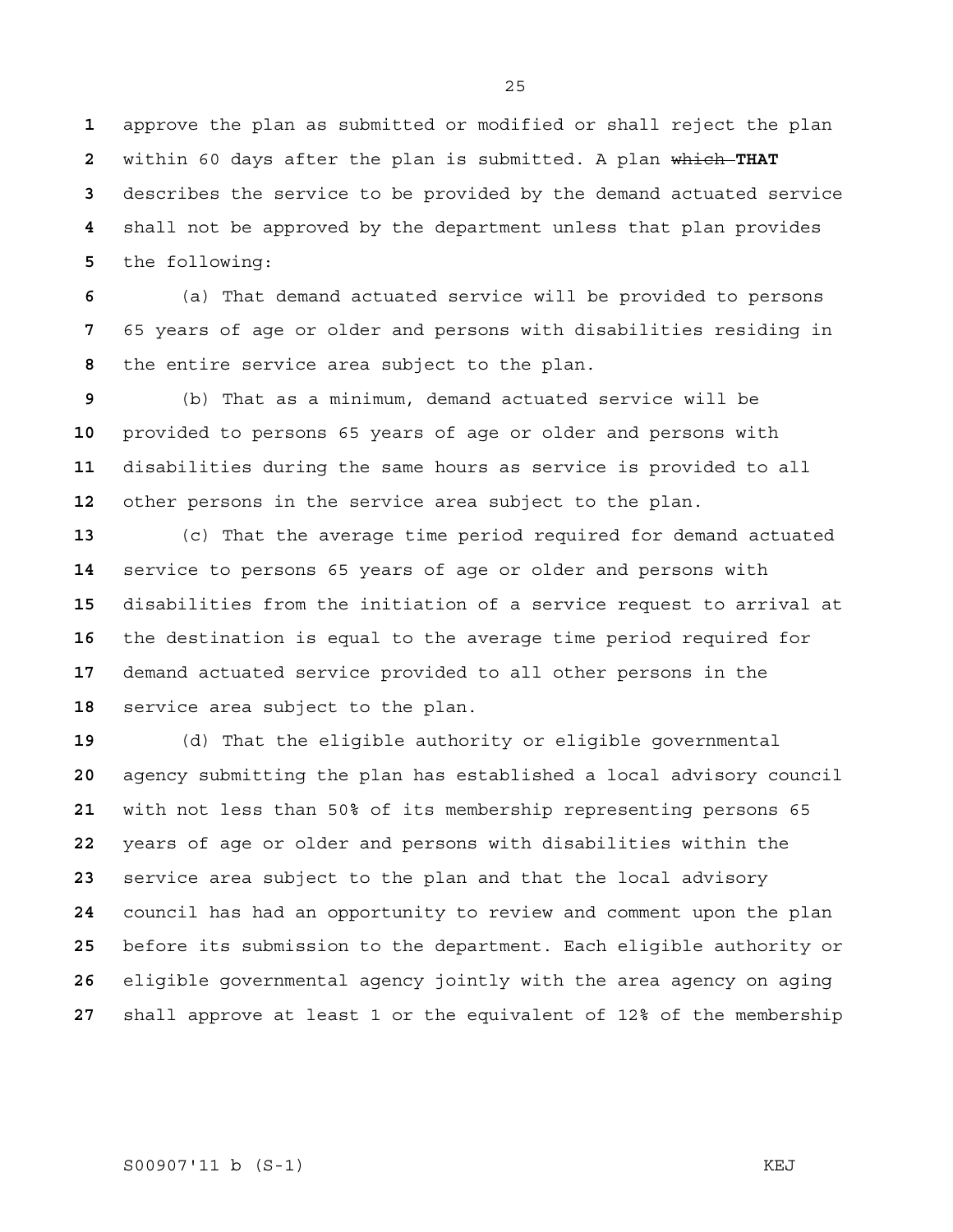of the local advisory council. Each advisory council comment shall be included in the plan when submitted to the department.

(19) Notwithstanding subsection (18), a plan required by subsection (18) which **THAT** is not approved or rejected by the state transportation department within 60 days after submission shall be considered approved as submitted.

(20) Subsections (17), (18), and (19) shall not apply to vehicles or facilities used to transport persons by rail, air, or water or to vehicles of common carriers licensed by the state **transportation**-department.

(21) After January 1, 1979, the department shall submit an annual report to the legislature detailing the service provided in the prior year for persons 65 years of age or older and persons with disabilities by fixed route service and demand actuated service. This report shall include a record of passenger usage and shall be submitted by April 1 of each year.

(22) Notwithstanding any other provision of this section, for each fiscal year that begins after September 30, 2009, the governor and the state budget director shall include in the annual budget submitted to the legislature for the ensuing fiscal period under section 18 of article V of the state constitution of 1963 an appropriation from a fund or funds other than the comprehensive transportation fund to a street railway organized under the nonprofit street railway act, 1867 PA 35, MCL 472.1 to 472.27, of a sum equal to the difference between the annual operating expenses of the street railway and revenue received by the street railway during the same annual period, including, but not limited to, tax

# S00907'11 b (S-1) KEJ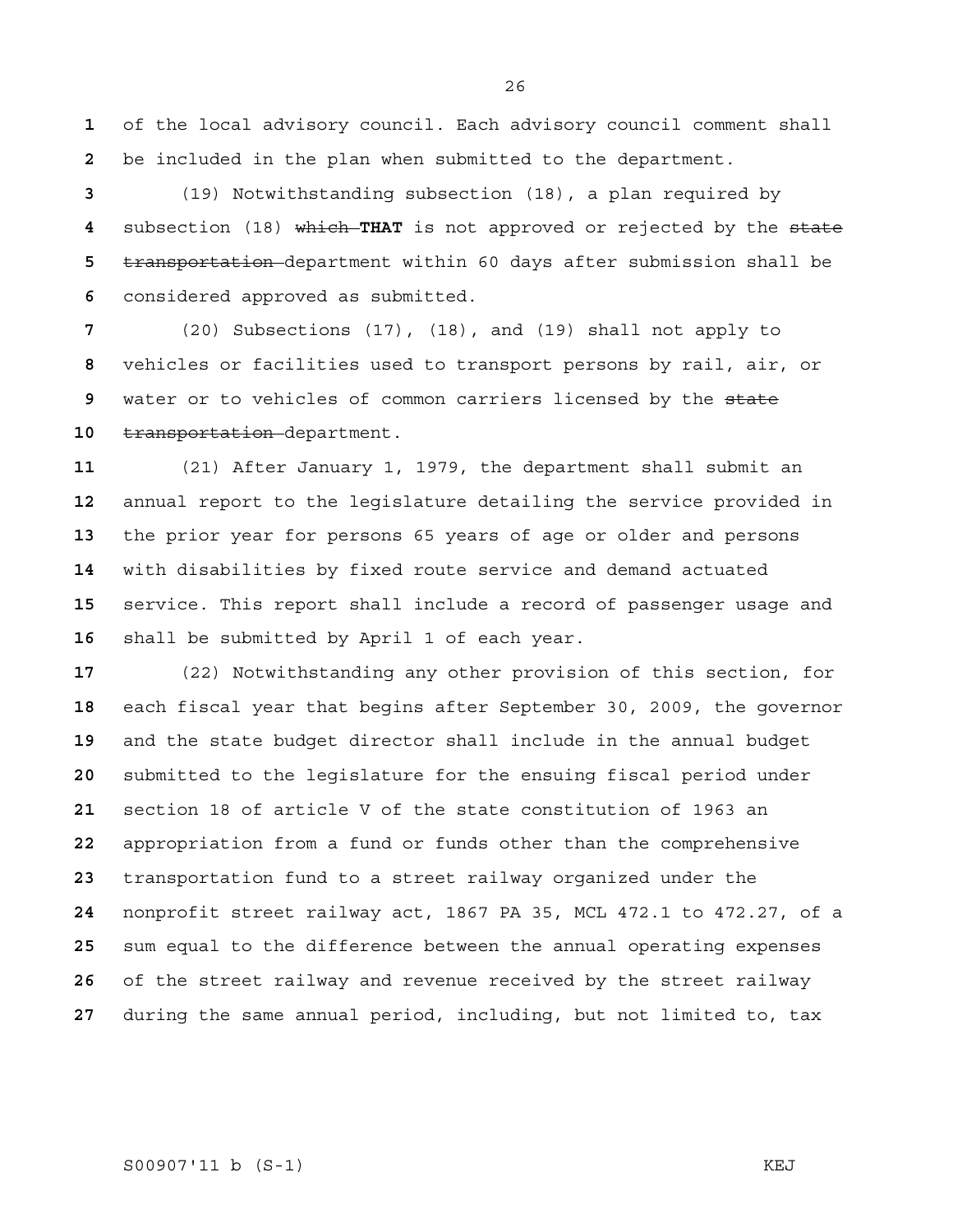increment revenues received by the street railway under section 23 of the nonprofit street railway act, 1867 PA 35, MCL 472.23. The appropriation submitted in the budget under this section shall not exceed 8% of the total private investment in the street railway as determined by the department. A street railway is not an eligible authority or eligible governmental agency for purposes of subdivision (4)(a).

**8 (23) FOR EACH ELIGIBLE AUTHORITY AND EACH ELIGIBLE 9 GOVERNMENTAL AGENCY WITHIN A PUBLIC TRANSIT REGION, A REGIONAL 10 TRANSIT AUTHORITY SHALL APPLY FOR, RECEIVE, AND DISBURSE FUNDS 11 UNDER SECTION 8 OF THE REGIONAL TRANSIT AUTHORITY ACT.** 

Sec. 10h. (1) By May 1 of each year, the state transportation commission shall report to each member of the legislature, the governor, and the auditor general its recommendations for a transportation program which **THAT** the state transportation commission acts on under section 10e(10). The report shall specify the following:

(a) The estimated amount of money in the comprehensive transportation fund to be distributed in the following fiscal year and the amount of money in the comprehensive transportation fund to be distributed to each eligible authority, each intercity carrier, each eligible governmental agency, and the state transportation department; the estimated amount of money in the state trunk line fund to be distributed to the state transportation department for the preservation, as defined in section 10c, of state trunk line highways; and the estimated amount of money in the state trunk line fund to be distributed to the state transportation department for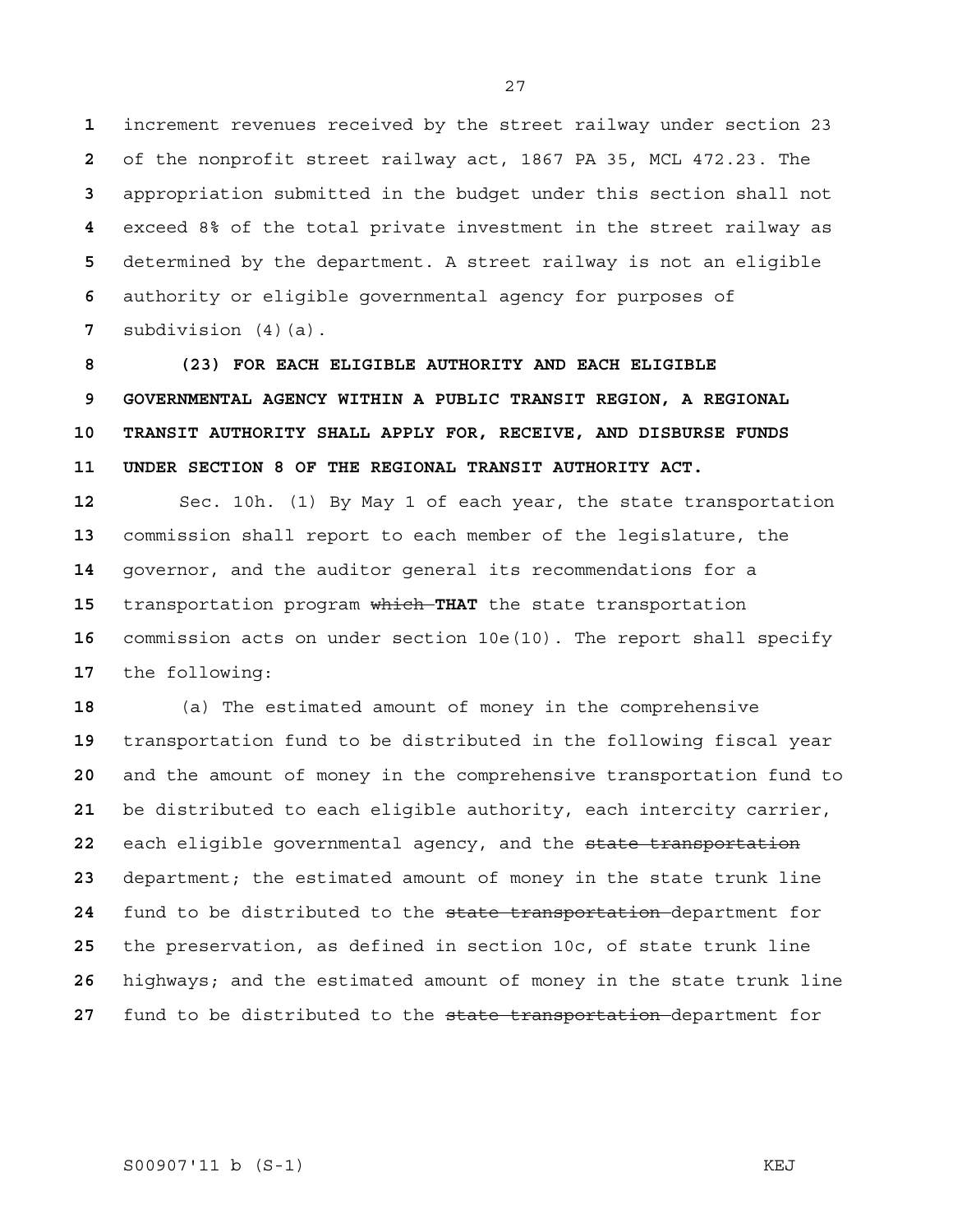all other purposes in the following fiscal year. The report shall further subdivide the money to be distributed to each eligible authority, each intercity carrier, each eligible governmental agency, the state transportation department from the comprehensive transportation fund, the state transportation department from the state trunk line fund for the preservation of state trunk line highways, and the state transportation department from the state trunk line fund for all other purposes specifying how much of that money is proposed to be expended for either capital acquisitions, including demonstration projects, or for operating expenses, including demonstration projects.

(b) An account of all expenditures of funds distributed from the state trunk line fund and the comprehensive transportation fund to the state transportation department, eligible authorities, intercity carriers, and eligible governmental agencies, and the progress made by the state transportation department, eligible authorities, intercity carriers, and eligible governmental agencies in carrying out the approved transportation programs in the preceding fiscal year through the use of those funds. The progress report shall be made based on information supplied to the state transportation department on forms authorized by the federal department of transportation. For those eligible authorities, intercity carriers, and eligible governmental agencies not receiving federal funds pursuant to the urban mass transportation act of 1964, Public Law 88-365, the progress report shall be made upon forms supplied by the state transportation department. The progress report shall also contain the whole amount of the expenses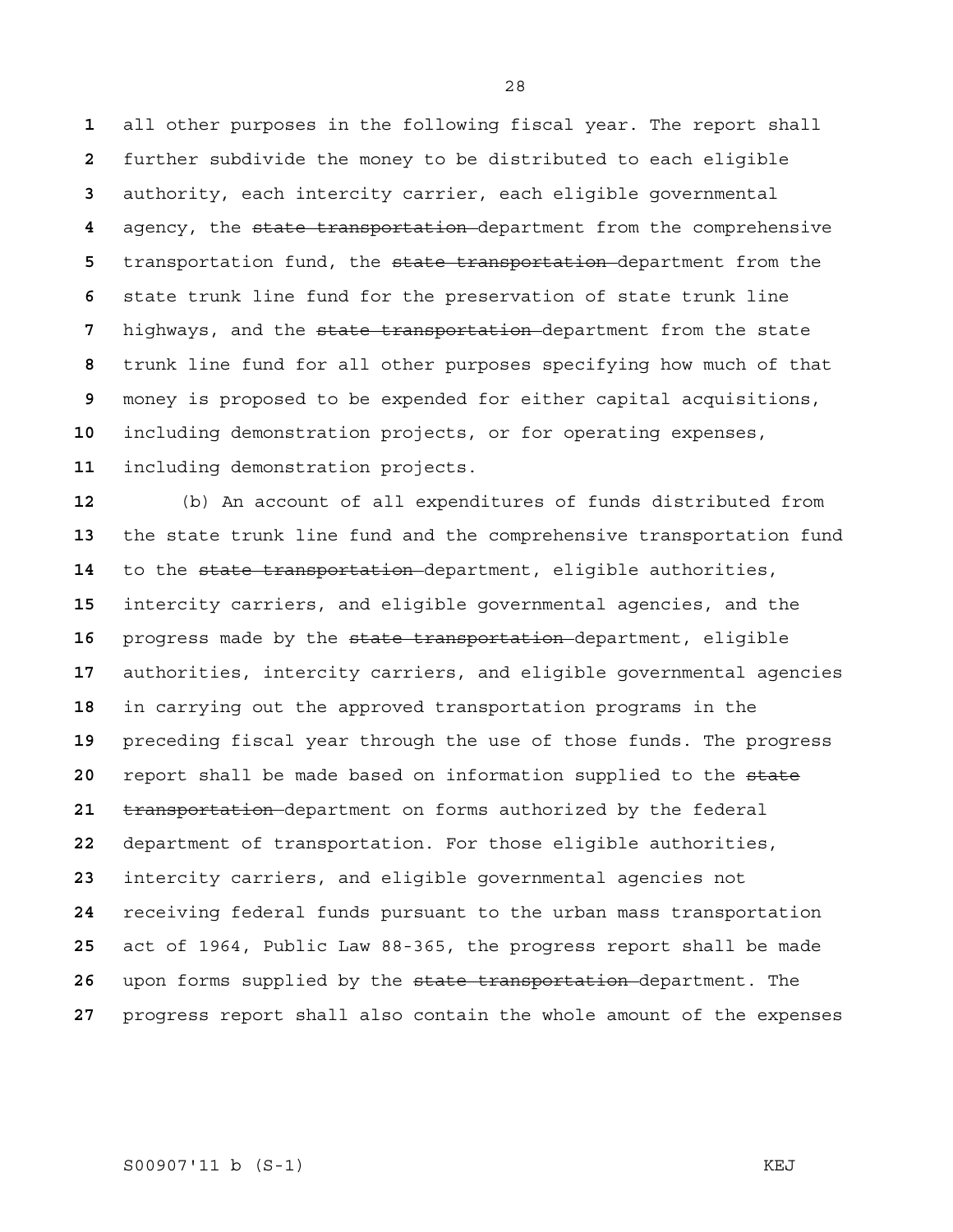of the state transportation department for the fiscal year.

(c) Each project certified to be eligible for a multiyear funding commitment.

(d) The status of all multiyear funding commitments. (e) An account of the state transportation department's compliance in the preceding year with the requirements of section

11(2) and (3). The report shall also specify the justification for a waiver of the requirement of section 11(3), if that requirement was waived.

(2) The financial transactions and accounts related to distributions made from the comprehensive transportation fund to an eligible authority created under the metropolitan transportation authorities act of 1967, 1967 PA 204, MCL 124.401 to 124.426, shall be audited pursuant to that act **THE METROPOLITAN TRANSPORTATION 15 AUTHORITIES ACT OF 1967, 1967 PA 204, MCL 124.401 TO 124.426, OR 16 THE REGIONAL TRANSIT AUTHORITY ACT, WHICHEVER APPLIES**. The cost of the audit shall be paid by the eligible authority. The financial transactions and accounts related to distributions made from the fund to an eligible governmental agency, other than a county, shall be audited in accordance with the uniform budgeting and accounting act, 1968 PA 2, MCL 141.421 to 141.440a. The financial transactions and accounts related to distributions made from the fund to a county which **THAT** is an eligible governmental agency shall be audited in accordance with 1919 PA 71, MCL 21.41 to 21.55. The financial transactions and accounts relative to distributions made to an intercity carrier shall be audited by an independent certified public accountant in accordance with instructions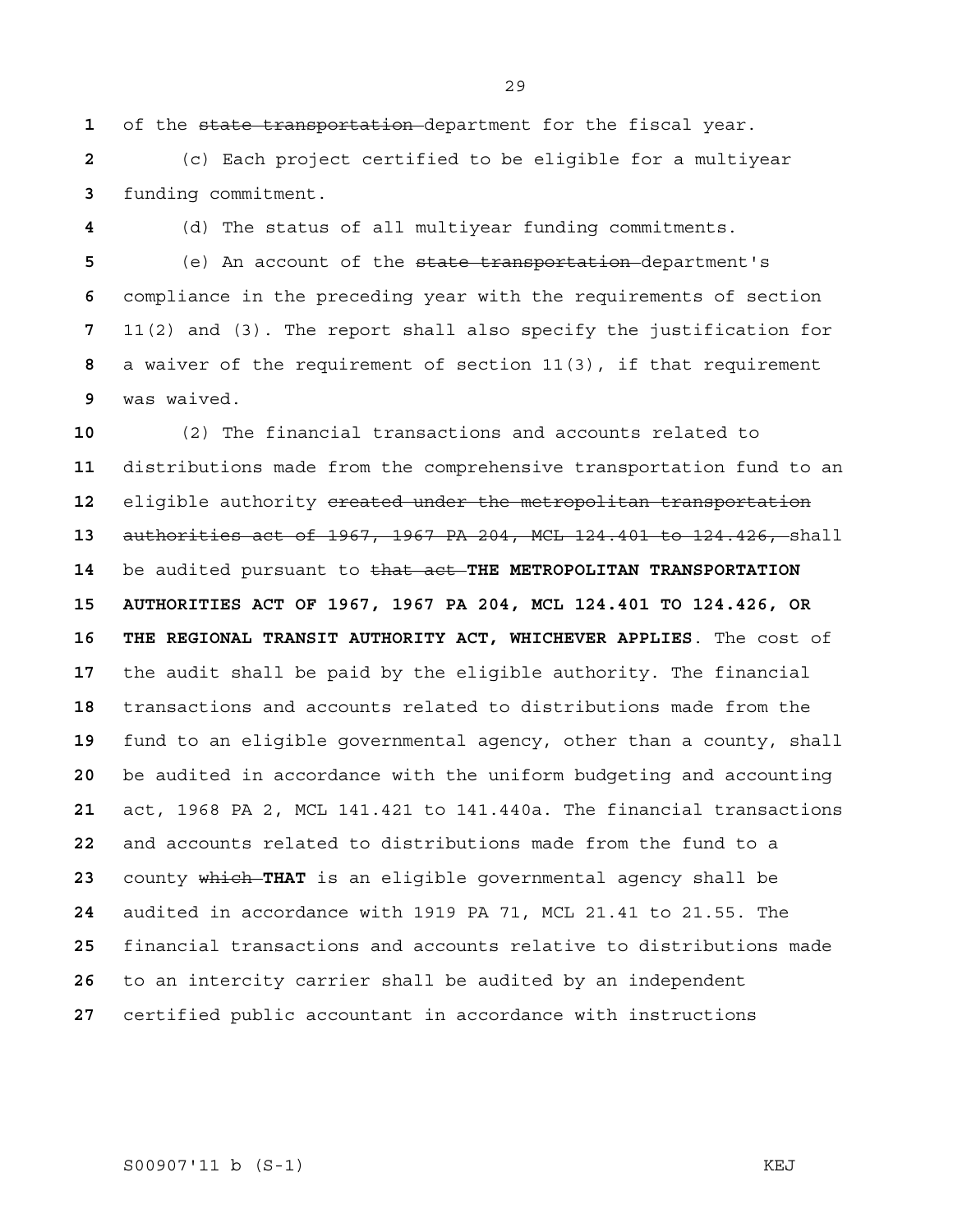promulgated by the department of treasury. A copy of the complete audit report and management letter shall be submitted by the eligible authority, intercity carrier, or eligible governmental agency to the state transportation department. The department of treasury shall develop minimum audit standards and requirements.

(3) There is hereby established a task force composed of the Michigan public transit association, the Michigan motorbus association, the Michigan rail users and supporters association, the Michigan railroad association, a representative of a state-owned or leased short line railroad, and the office of auditor general or a certified public accountant appointed by the auditor general, to assist the department in the development of the progress report requirements outlined in subsection (1)(b).

Sec. 10*l*. (1) For **SUBJECT TO SUBSECTION (2) AND (3), FOR** each 12-month period beginning October 1, 1987, and each 12-month period thereafter, \$2,000,000.00 shall be returned from the distribution under section 10e(4)(a) by each multicounty **ELIGIBLE** authority created under the metropolitan transportation authorities act of 1967, Act No. 204 of the Public Acts of 1967, being sections 124.401 to 124.425 of the Michigan Compiled Laws, in terms of **21 ORGANIZED OR CONTINUED UNDER THE REGIONAL TRANSIT AUTHORITY ACT AS**  a credit to those cities, villages, and townships within each transportation district of the authority created under section 16a of Act No. 204 of the Public Acts of 1967, being section 124.416a of the Michigan Compiled Laws, which apply **THAT RECEIVE CREDITS 26 UNDER THIS SECTION OR THAT ARE ELIGIBLE TO RECEIVE CREDITS AS OF 27 OCTOBER 1, 2001 IF THE CITY, VILLAGE, OR TOWNSHIP APPLIES** to the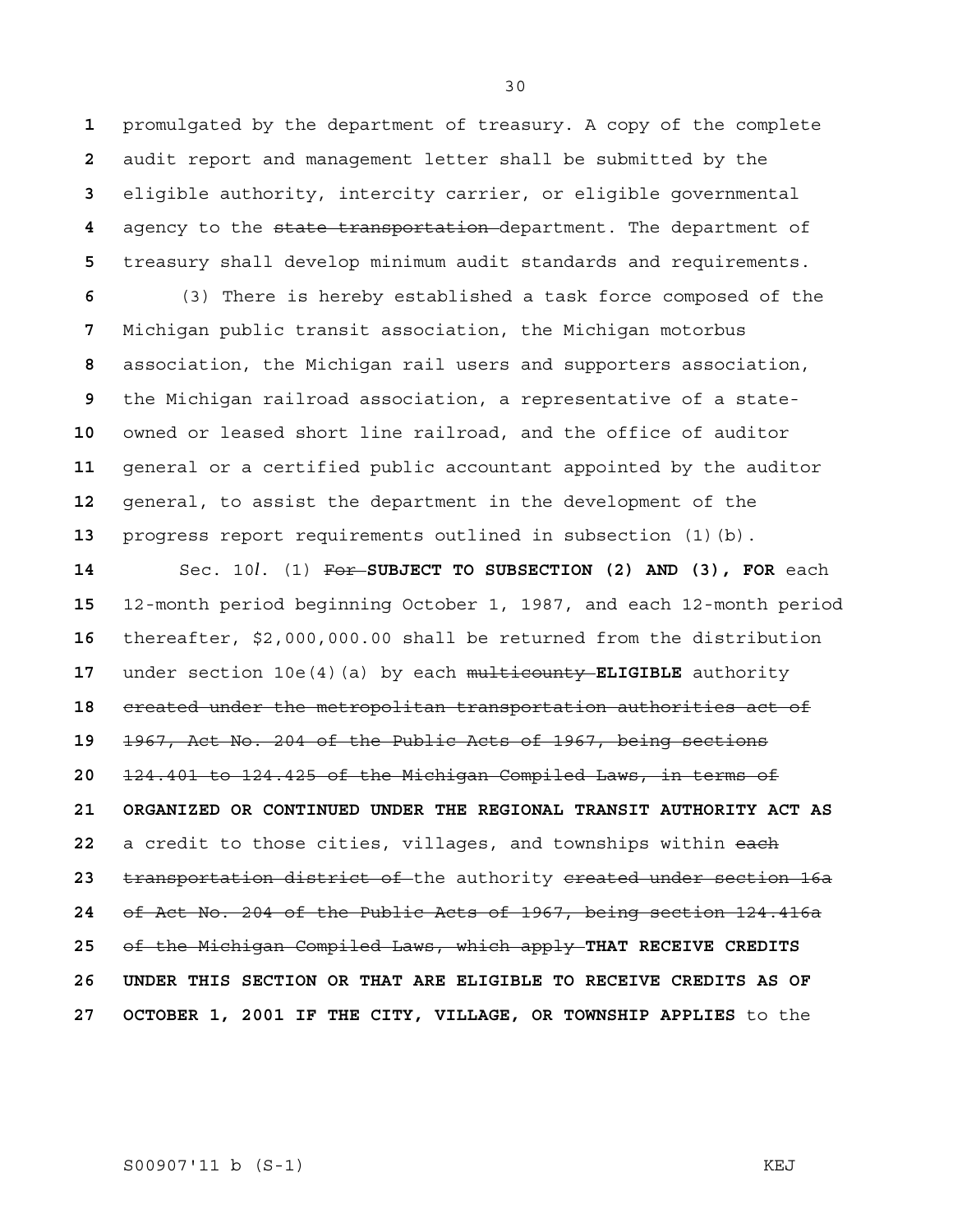authority for the credit in accordance with procedures and standards established by the authority**.** , except as provided by subsections (2) and (3). The return of money in terms of a credit shall be based upon the population of each city, village, or township within the authority.

(2) For each 12-month period described in subsection (1), a city, village, or township described in subsection (1) may apply to the authority to use its credit for public transportation purposes within the authority's jurisdiction. However, the money returned in terms of **AS** a credit to any city, village, or township which **THAT**  provides public transportation service for that city, village, or township shall be used exclusively toward reducing the operating deficit of that service. Moreover, any **ANY** service provided by the 14 city, township, or village utilizing the credit received pursuant **to UNDER** this section shall be operated by the authority returning the money in terms of a credit on a contractual basis with each city, village, or township or with a combination of cities, villages, and townships. If a city, township, or village has not applied to the authority to utilize its credit pursuant to this subsection by the last day of the 12-month period, that municipality's share of the money credited pursuant to subsection (1) shall be used by the authority for an expenditure within the county within which the city, village, or township lies.

(3) A city, village, or township which **THAT** has applied for and received approval from the authority for use of its credit pursuant to subsection (2) shall have 1 year after the end of the period in which the application was made to actually expend that

### S00907'11 b (S-1) KEJ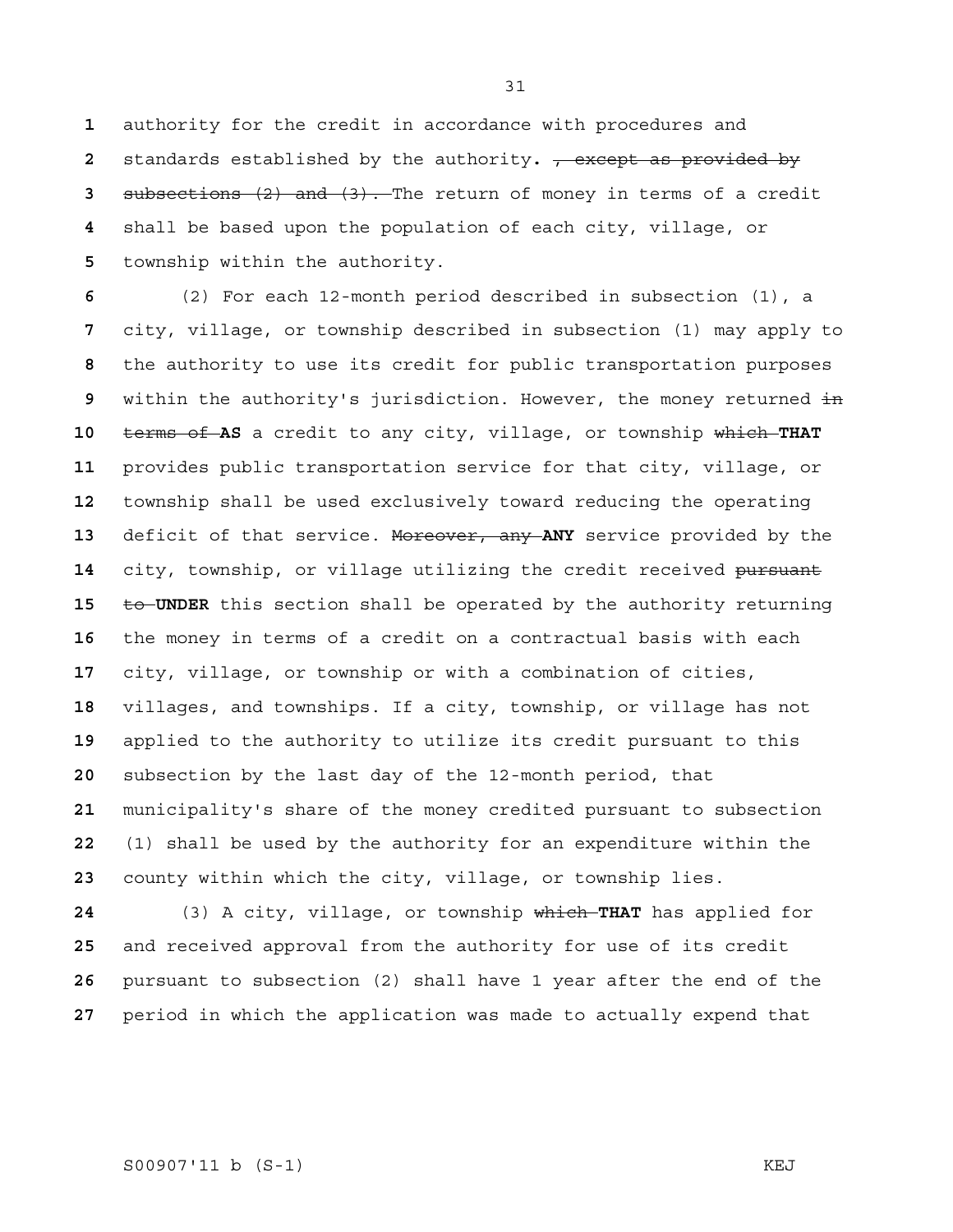credit. A credit not actually expended by the city, village, or township by the last day of the year after the end of the period in which the application was made shall be used by the authority for an expenditure within the county within which the city, village, or township lies.

(4) Notwithstanding any other section of this or any other act, each authority authorized by this section to return money in terms of a credit shall have the final decision as to what constitutes a proper expenditure, a public transportation service, or a public transportation purpose under subsections (2) and (3).

(5) The expenditure of the amounts required to be expended under subsections (2) and (3) shall not be conditioned on an expenditure by a county in which the expenditure is required to be expended.

(6) The **AN** authority shall retain the ability to coordinate services between contracting cities, villages, and townships or groups of cities, villages, or townships.

(7) As used in this section, "operating deficit" means the operating cost of a public transportation service less the revenues generated by the service.

Sec. 10n. (1) Funds from the comprehensive transportation fund may be distributed to a trustee, or to the Michigan municipal bond authority as created under the shared credit rating act, 1985 PA 227, MCL 141.1051 to 141.1076, that is authorized to receive the funds under a borrowing resolution adopted by an eligible authority. The issuance of the notes of an eligible authority in anticipation of payment of proceeds from the comprehensive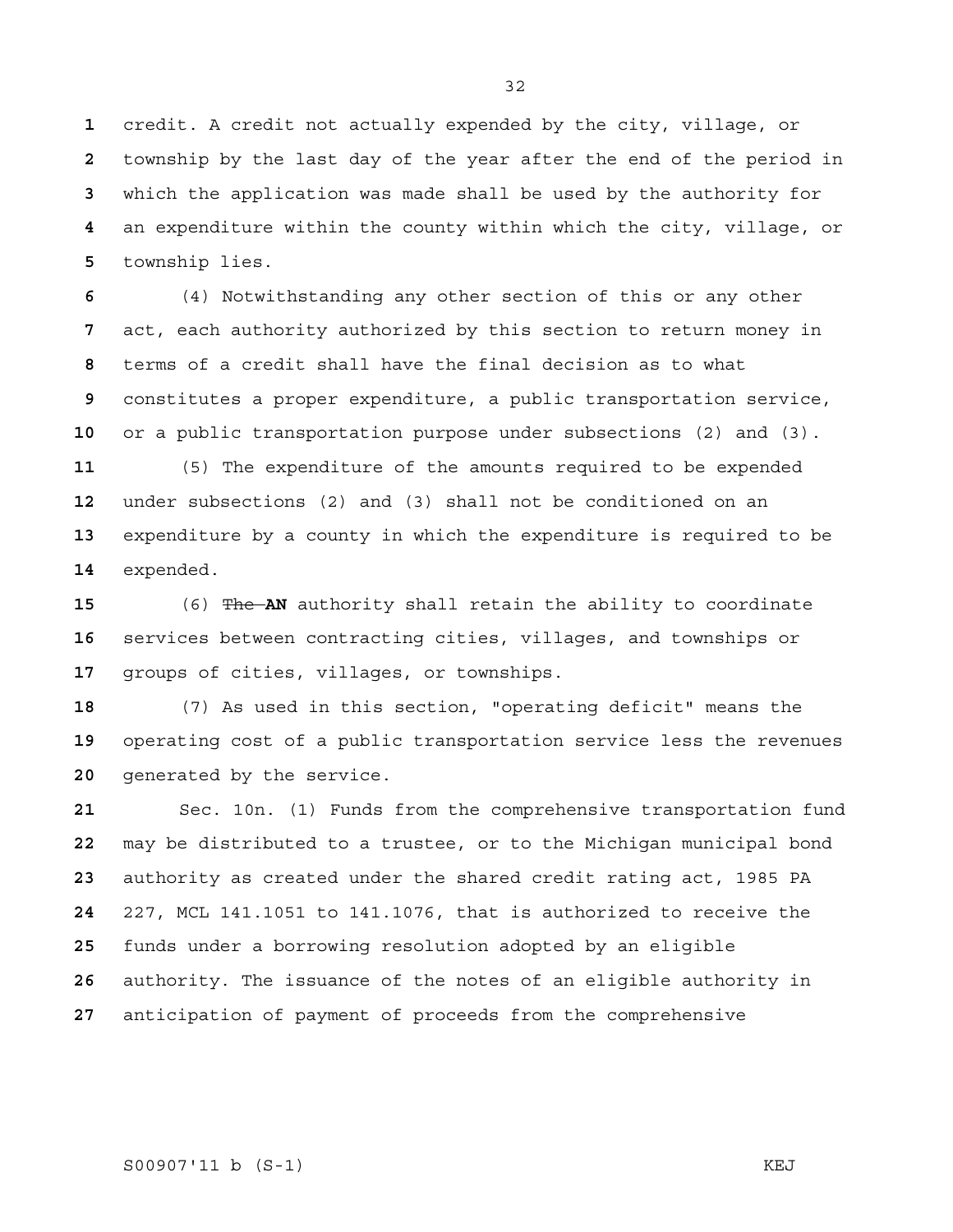transportation fund shall be authorized by a borrowing resolution of the eligible authority under the metropolitan transportation authorities act of 1967, 1967 PA 204, MCL 124.401 to 124.426**, OR A 4 REGIONAL TRANSIT AUTHORITY UNDER THE REGIONAL TRANSIT AUTHORITY 5 ACT**. The issuance of the notes under this section is not subject to the revised municipal finance act, 2001 PA 34, MCL 141.2101 to 141.2821, and shall be subject to the prior approval of the state transportation commission. Failure of the commission to take action within 35 days after receipt of notification from the eligible authority of intent to issue the notes, constitutes approval by the state transportation commission. The eligible authority may only issue the notes in anticipation of funds to be received during its current fiscal year at any time before the eligible authority's receipt of the funds from the comprehensive transportation fund. The principal amount of notes for which the funds to be received from the comprehensive transportation fund are pledged shall not exceed 85% of the amount remaining to be received by the eligible authority from the comprehensive transportation fund in the current fiscal year. The pledge of 100% of the funds the eligible authority expects to receive from the comprehensive transportation fund shall be secured by a direct transfer of the pledge funds from the comprehensive transportation fund to the trustee or the Michigan municipal bond authority that is authorized to receive the funds by the borrowing resolution adopted by the eligible authority. The notes of the eligible authority shall not be in any way a debt or a **liability of the THIS** state and shall not create or constitute any indebtedness, liability, or obligations of the **THIS** state or be or